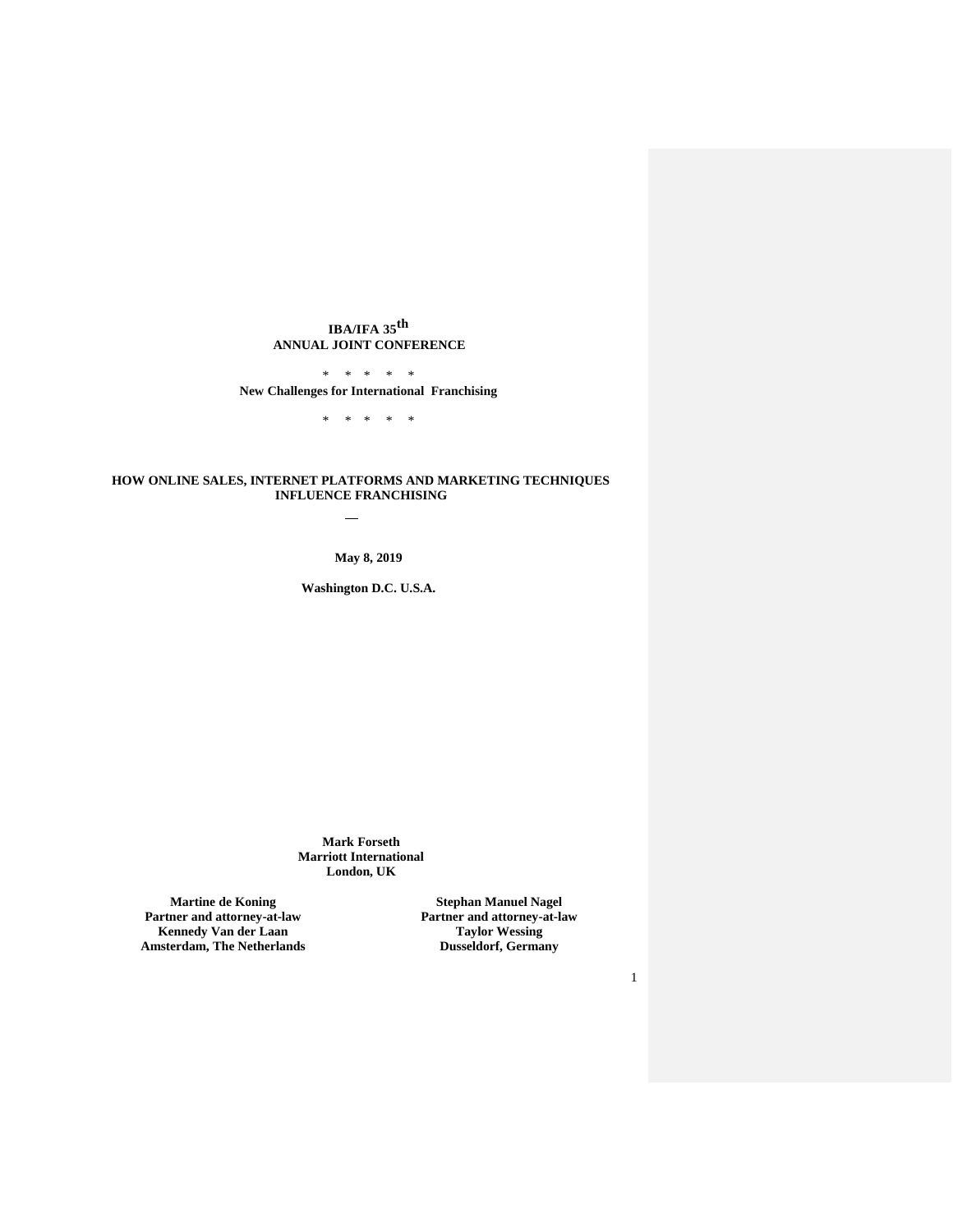# **TABLE OF CONTENTS:**

| 1. | <b>Introduction</b>                                                                                                     | Page 4  |
|----|-------------------------------------------------------------------------------------------------------------------------|---------|
| 2. | Big data and consumer privacy in franchise                                                                              | Page 5  |
| 3. | <b>Competition aspects of Big Data</b>                                                                                  | Page 6  |
|    | 3.1. Theory of harm                                                                                                     | Page 7  |
|    |                                                                                                                         | Page 7  |
|    | 3.1.2. Investigations against Amazon by the European Commission<br>.                                                    | Page 8  |
|    | 3.2. Consequences for franchise systems                                                                                 | Page 9  |
|    | 3.2.1. Facebook decision                                                                                                | Page 9  |
|    | 3.2.2. Investigations against Amazon                                                                                    | Page 10 |
|    |                                                                                                                         | Page 10 |
| 4. | Third party platforms: Can brands legally restrict the use of internet platforms<br>or social media by the franchisees? | Page 11 |
|    | 4.1. Summary                                                                                                            | Page11  |
|    | 4.2. European case law and theory of harm                                                                               | Page 12 |
|    | 4.3. Consequences for franchise systems                                                                                 | Page 13 |
|    | 4.4. Future developments                                                                                                | Page 14 |
| 5. | Best Price Clauses - What are best price clauses and what is the impact of these<br>clauses on franchise chains?        | Page15  |
|    | 5.1. Summary                                                                                                            | Page 15 |
|    | 5.2. European case law and theory of harm                                                                               | Page 16 |
|    |                                                                                                                         | 2       |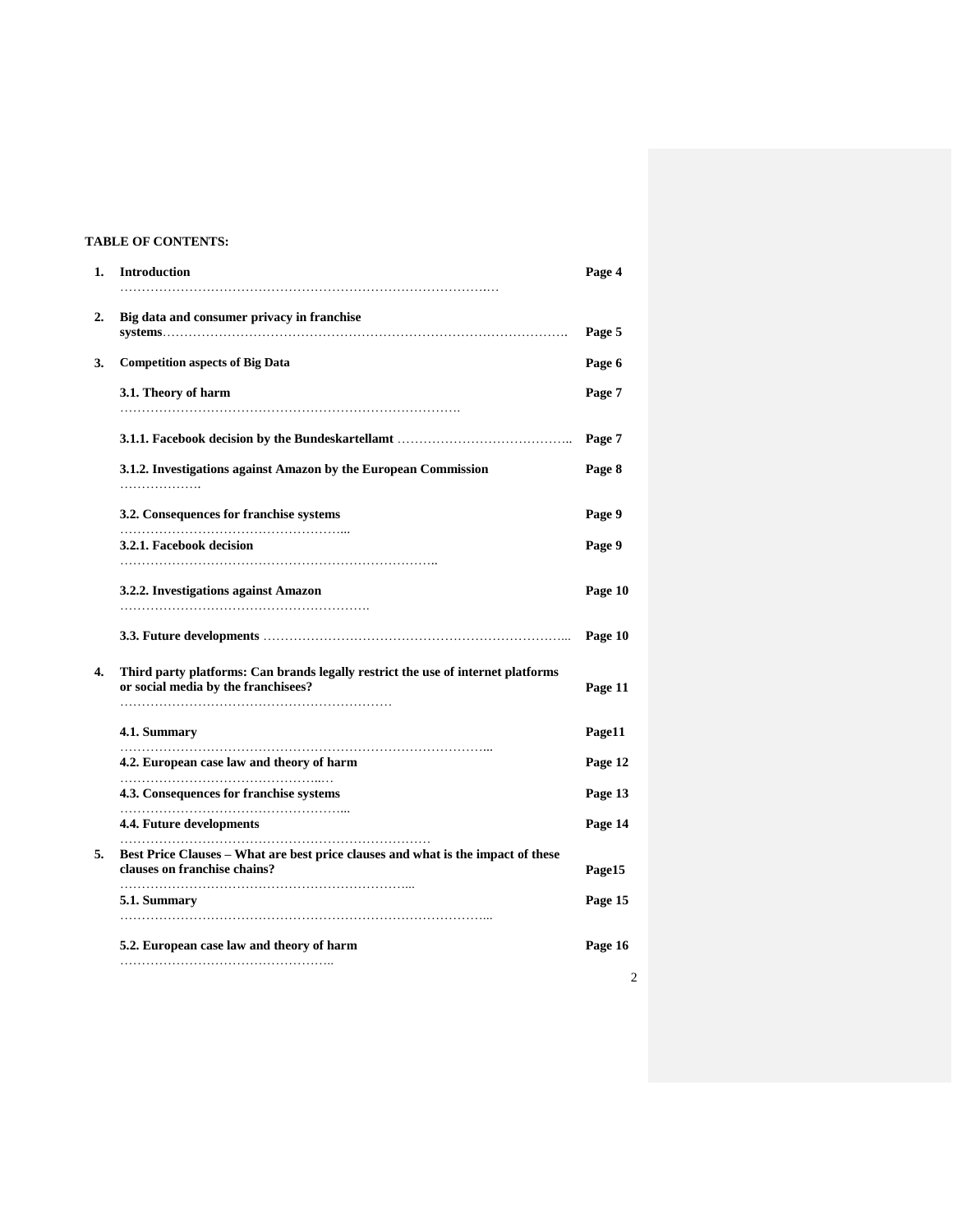| 5.3. Consequences for franchise systems                  | Page 17 |
|----------------------------------------------------------|---------|
| 5.4. Future developments                                 | Page 18 |
| 6. Influencers and social media                          | Page 18 |
| Recent and future developments in (digital)<br>franchise | Page 19 |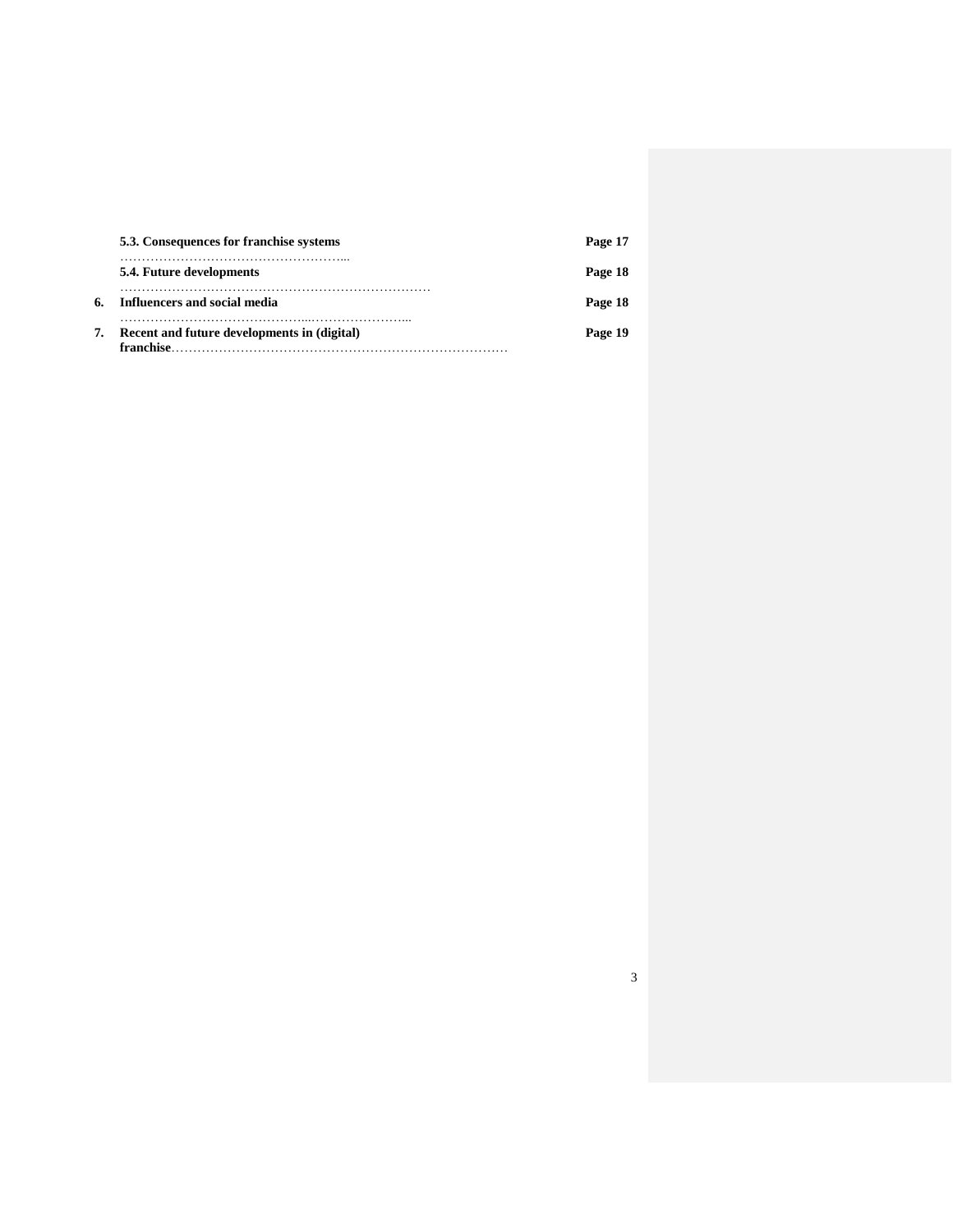#### **HOW ONLINE SALES, INTERNET PLATFORMS AND MARKETING TECHNIQUES INFLUENCE FRANCHISING**

### **1. Introduction**

Due to the rapid increase in e-commerce and digitalization of the global economy, traditional franchise chains have had to rapidly and continually adjust their methods of transacting business to react to ever-changing consumer demands, including the way in which the consumer wishes to receive information and make purchasing decisions. In particular, in cross border franchising, the regulatory frameworks vary in the areas of consumer laws, privacy, and competition laws. This provides considerable challenges in addition to the already-complex regulatory environments that vary from jurisdiction to jurisdiction, such as tax, zoning, product compliance, labor law, workplace safety and public order.

This paper takes a closer look at how online sales, internet platforms and marketing techniques influence cross border franchising, and considers the following questions: (i) What are the causes of the rapid changes? (ii) What are the policy trends? and (iii) What are the most common business responses? The paper also discusses innovation going forward, and business over the next few years. As regulatory frameworks expand, the paper considers which parties will be more or less constrained by these frameworks in their entrepreneurial freedom.

A primary consideration in this area is the role of Big Data, including the collection and processing of the data, the privacy aspects of collecting the data, and the economic value it brings to the parties in control of such data. While privacy, data protection and security concerns are still highly relevant, the most recent legal trends in the EU focus on the competition aspects of data. Therefore, this paper includes a description of the recent cases of the European Commission and national competition authorities in the EU that have dealt with anticompetitive aspects of data.

Online sales restrictions pose not only difficult questions at a commercial level. In North America, in Europe and certain other parts of the world, online sales restrictions may be competition sensitive. Not only are direct and indirect prohibitions on franchisees against selling or advertising online problematic, restrictions on the use of third party platforms have been subject to litigation in the EU. For the services industries, such as travel and hospitality, best price clauses are of key importance and have been the subject of competition law discussions and investigations. The paper also considers influencers and social media. The impact of influencers, brand ambassadors and social media in general on the popularity of brand is a given. Traditional forms of advertising are being complemented and integrated with new marketing techniques, and the paper notes certain legal aspects and pitfalls. In the EU, this area of law is left to national law more so than most of the other competition topics discussed in this paper. Finally, the paper draws some conclusions regarding trends and developments of digital marketing and sales in cross border franchise systems.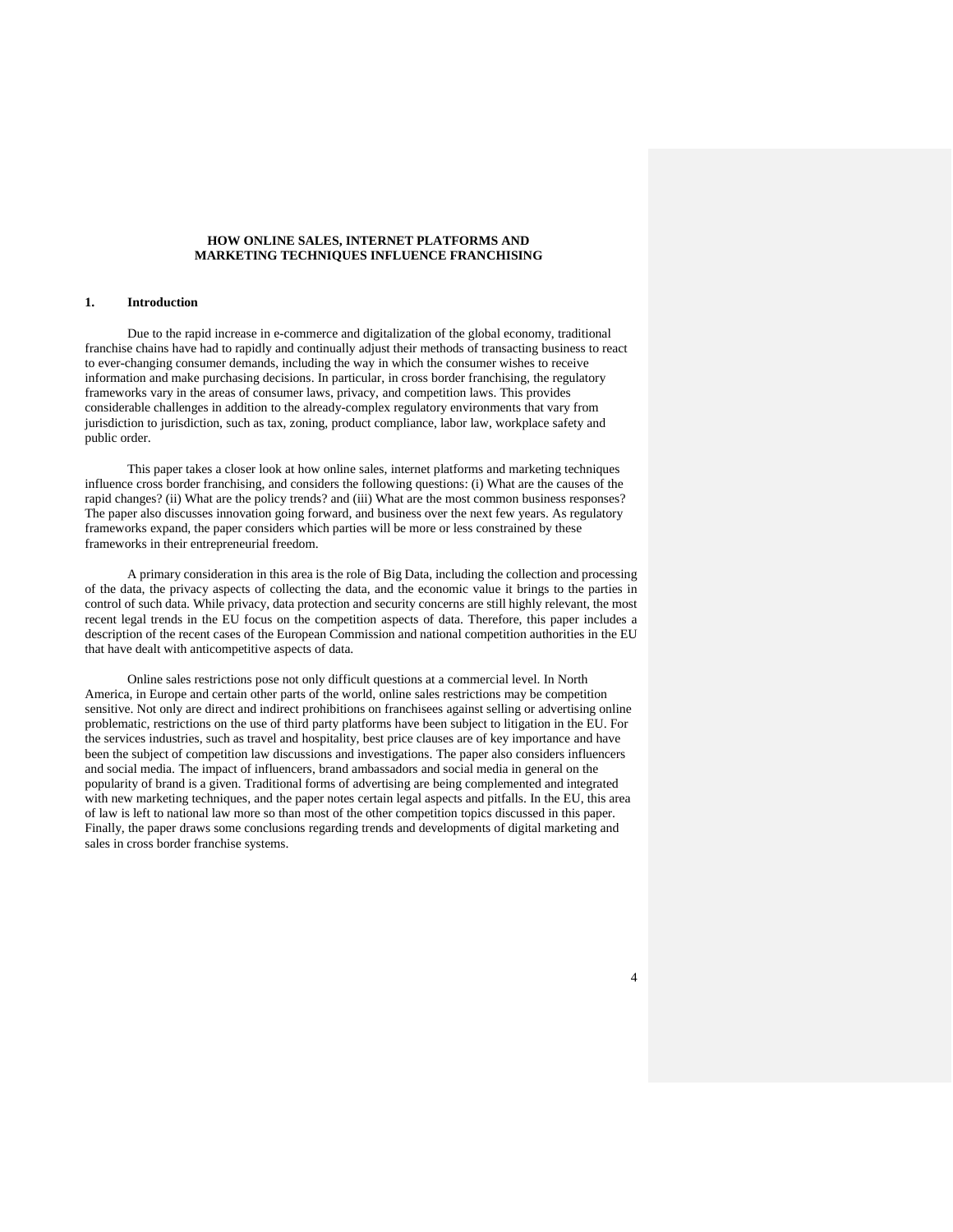### **2. Big data and consumer privacy in franchise systems**

 $\overline{a}$ 

The importance of personal data, and Big Data, in the current economic climate is accepted as true. Data protection issues (including the European General Data Protection Regulation<sup>1</sup>) have been at the regulatory forefront.

The GDPR applies to data processing, storage and transfer in franchise systems with some inextricable link to the EU and cannot be avoided by a choice of law or forum selection clause outside the EU. Moreover, the GDPR applies to entities located outside the EU if they offer goods or services to EU data subjects or monitor the behavior of EU data subjects. To determine the applicability of the GDPR, it must be ascertained whether it is apparent that the system aims to offer services to data subjects in one or more Member States in the Union. The mere accessibility of the website in the Union, of an email address or of other contact details, or the use of a language generally used in the third country where the controller is established, is not sufficient to infer such intention. However, factors such as the use of a language or a currency generally used in one or more Member States with the possibility of ordering goods and services in that other language, or the mentioning of customers or users who are in the Union, may make it apparent that the controller envisages offering goods or services to data subjects in the Union.

The GDPR sets forth *inter alia* that personal data is so be collected for specified, explicit, and legitimate purposes and is not to be further processed in a manner that is incompatible with those purposes.<sup>2</sup> Data processing should be limited to what is necessary for these purposes. Controllers must promptly take every reasonable step to ensure that incorrect personal data is erased or corrected. The GDPR prohibits retaining personal data in a form that permits identification of the subject for longer than is necessary considering the purposes for which the personal data is processed. Data controllers are responsible for, and must be able to demonstrate compliance with, the regulation. Data processors also have an obligation to comply with the GDPR.

Often both franchisor and its franchisees collect, process, and share data with each other. The GDPR assesses the real-world arrangement and not just the arrangement designed on paper. Franchisors should therefore have a clear vision and strategy regarding how personal data is handled within the franchise network and what roles and responsibilities all parties involved will have. For example, will the franchisor and its franchisees act as independent data controllers or be joint data controllers? On the other hand, will the franchisees process personal data on behalf of the franchisor solely in accordance with the franchisor's instructions? The data controller should bind the processor to a data processing agreement that sets out in sufficient detail the processing and requirements for data protection. Processing is lawful if the data subjects have given consent to the processing of their data for specific purposes or if the processing is necessary to perform a contract to which the data subjects are party, to comply with EU or member state laws, or to fulfill a legitimate interest of the controller or a third party. A stricter regime applies to "special" data, such as data related to religion, race, sexual orientation, or health. Based on the transparency requirement of GDPR, consent must also be informed. This means that it is necessary to

<sup>1</sup> The European Parliament and the Council adopted on 27 April 2016 the *Regulation (EU) 2016/679 of the European Parliament* and of the Council of 27 April 2016 on the protection of natural persons with regard to the processing of personal data and on *the free movement of such data, and repealing Directive 95/46/EC* (the "General Data Protection Regulation" or "GDPR") <sup>2</sup> In 2017, the Article 29 Working Party published several guidelines to provide clarity on certain concepts of the GDPR, such as consent, data breach and transparency.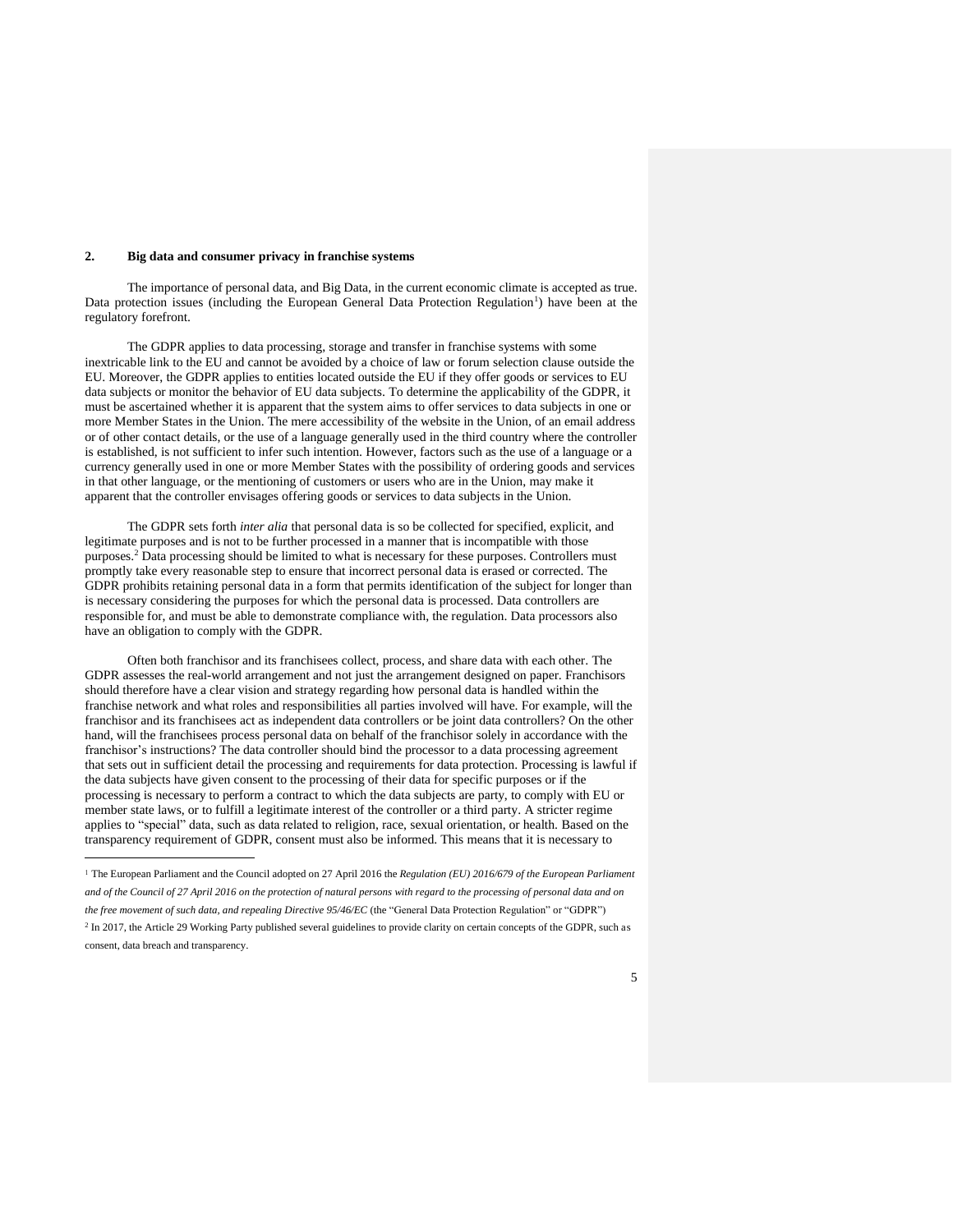inform the data subject of certain elements that are crucial to make a choice.

Controllers must implement technical and organizational measures to protect personal data and to limit, by default, processing to only what is necessary. Data processors must promptly notify controllers after learning of a data breach, and failure to do so is subject to sanctions. Given the data breach notification obligations, it is important for franchisors and franchisees to determine their respective roles as controllers or processors. Failure to report a breach to either a supervisory authority or data subjects may result in a possible sanction to the controller.

The GDPR's strict rules for processing of personal data affect franchise systems not only within the EU, but potentially worldwide. If a franchise system has business units in the EU or envisions offering services to data subjects in one or more Member States, monitors behavior of consumers in the EU, *e.g.* by tracking technologies and subsequently targeting advertising to consumers in the EU, then the GDPR is likely to apply. To ensure compliance with the GDPR, franchisors and franchisees should map the data processing performed in their franchise systems. This may include data related to customers, employees, visitors to the premises, and third-party service providers, among others.

It is important to note that the European Commission proposed on January 11, 2017 an ePrivacy Regulation to particularize and complement the GDPR by laying down specific e-privacy rules. These would replace a current patchwork of e-privacy regimes in Member States. Many aspects of e-marketing techniques will be affected by the ePrivacy Regulation.

### **3. Competition aspects of Big Data**

Currently, there are two highlight cases in the EU dealing with the collection and use of data by important online platforms: the Facebook case by the German Bundeskartellamt and the investigations against Amazon by the European Commission.

In its Facebook decision, the Bundeskartellamt found that Facebook has a dominant position in the market for social networks. The Bundeskartellamt accused Facebook of abusing this dominant position by making the use of Facebook conditional upon the consent of the user to allow Facebook to collect data from different sources (including Facebook's own services like WhatsApp, Instagram, but also third-party websites and apps) and to combine them with the data of the Facebook account (see below 2.1.1.).

In its proceedings against Amazon, the European Commission is currently investigating whether Amazon might have infringed the prohibition of cartels and/or the prohibition of an abuse of a dominant market position. Amazon acts both as a provider of an e-commerce marketplace for retailers and as a retailer itself (in competition with the other retailers) on its own platform. The Commission is investigating whether Amazon is collecting data from the other retailers, enabling Amazon to gain competitive advantage. The Commission hypothesized that Amazon might use such data collected to benefit its own retail sales (including the selling of Amazon branded products) and to impede other retailers on the platform. In addition, the collection of the retailers' data might constitute a prohibited exchange of competitively sensitive information (see below 2.1.2.).

The Facebook decision is relevant to the collection and use of data on the internet by franchisors and franchisees who have market power in their respective markets. The Amazon investigations by the European Commission could have an impact on franchisors and franchisees that compete in the services or products that are franchised (for example, if the franchisor also has company-operated businesses that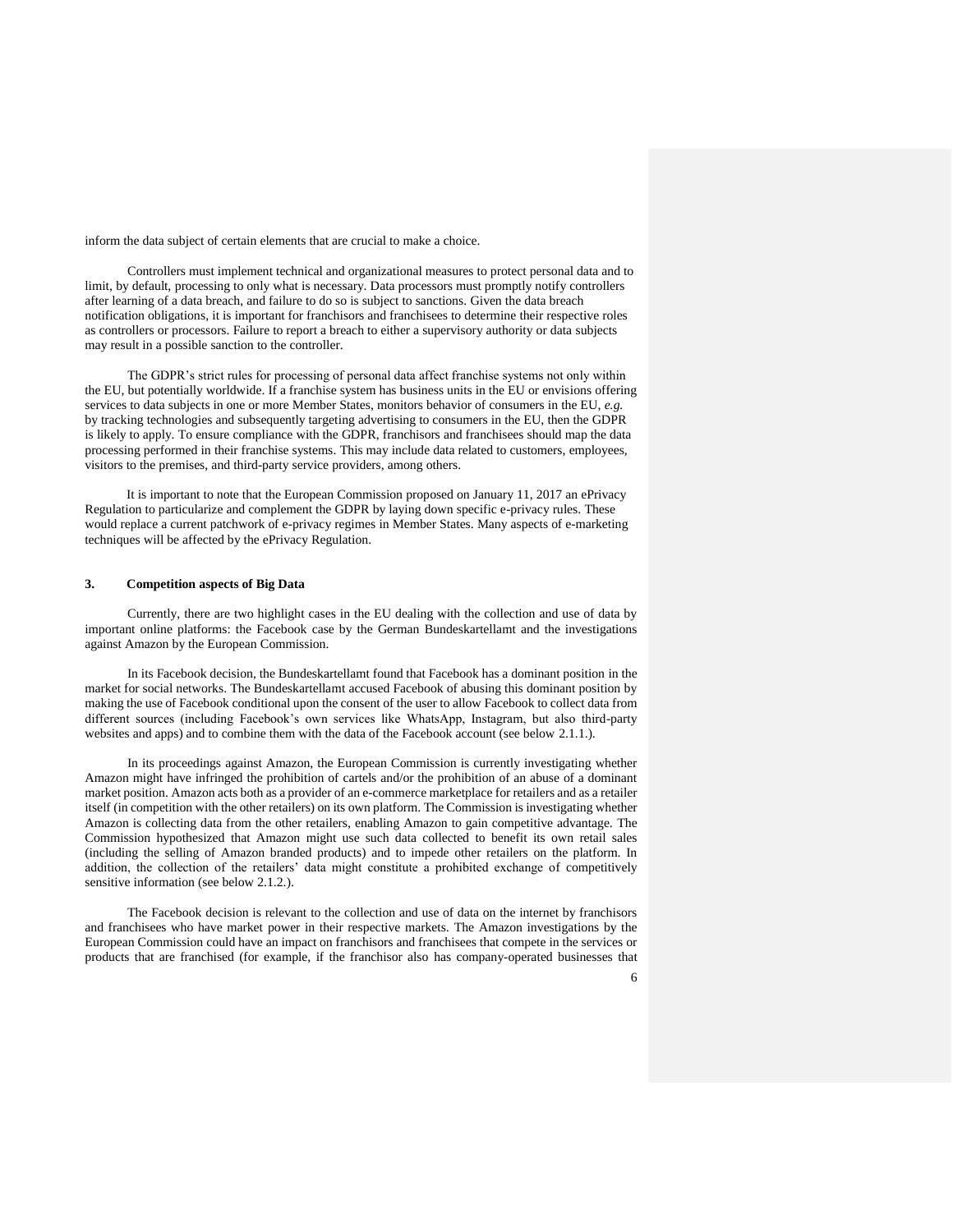would compete for customers with its franchisees). An exchange of information by such franchisors and franchisees – for example via external or internal online platforms – might constitute an infringement of competition law if the data collected was used to benefit the company-operated locations unfairly (see below 2.2).

The questions of market power of online platforms and data exchange on the internet will probably have an impact on the current revision of the European Commission's Vertical Block Exemption Regulation ("VBER") and the corresponding Vertical Guidelines. The VBER provides the competition law framework for vertical business relations and, in particular, for distribution and franchise systems in the EU. In addition, the German legislator is considering the introduction of a new concept of market dominance of intermediaries (i.e. in particular third-party online platforms) in German competition law (see below 2.3.).

# **3.1. Theory of harm**

#### *3.1.1. Facebook decision by the Bundeskartellamt*

The Bundeskartellamt took the position that Facebook abused its dominant position on the market for social networks (see below (i)) by having collected user data from different apps and internet websites and combining this user data with the data of the Facebook account (see below (ii)).

#### *(i) Dominant position*

Internet platforms such as Facebook or Amazon usually serve different customer groups. For example, Facebook is, on the one hand, a platform for private users who have Facebook accounts, but also for companies who use Facebook for advertising. In the same vein, both customers and retailers use Amazon as an online marketplace. Each of those platforms is therefore active on multi-sided markets. Even if one side of the market is not subject to monetary compensation (the users do not have to pay Facebook for their accounts), competition authorities deem these free services to be a market activity.

When assessing if an internet platform has market power, competition authorities not only take into consideration quantitative factors such as market shares or market concentration. Authorities also take into consideration qualitative factors such as the interrelations between the different sides of the platforms, in particular, the so-called network effects. Direct network effect means that the more users there are on one side of the market, the more attractive the use of the platform becomes for these users. In other words, the more "friends" I can find on Facebook, the more attractive using Facebook becomes for me. Indirect network effect means that the number of users on one side of the platform makes it more attractive for the other side of the platform to use it. In other words, the more Facebook accounts there are, the more attractive it becomes for a company to advertise on Facebook. In addition, competition authorities consider: (1) economies of scale that are related to these network effects; (2) the access of the platform to data that is competitively relevant; (3) barriers to entry; and (4) competitive pressure due to innovation; and the ability for users to engage in multi-homing, meaning that the user can easily switch to a different platform to find the product or service on the internet (for example, different travel booking platforms such as Booking.com, Expedia.com and HRS.com, in addition to the brand sites).

In the Facebook proceedings, the Bundeskartellamt concluded that Facebook has a dominant position in the German market for social networks for private users.

### *(ii) Abuse of a dominant position*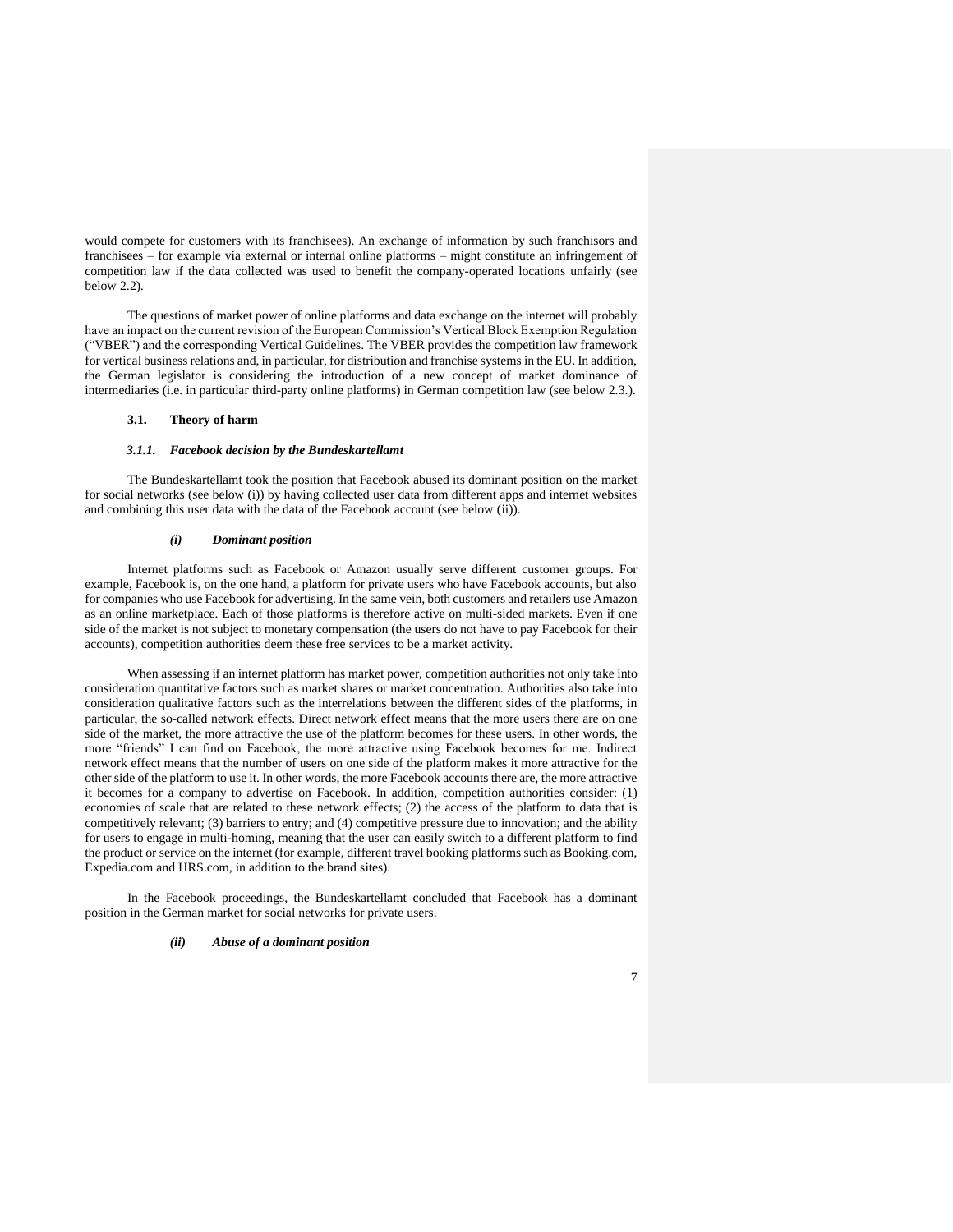The Bundeskartellamt considers Facebook's data policy, which allows Facebook to collect user and device-related data from sources outside of Facebook (such as other sources owned by Facebook like WhatsApp and Instagram, but also from third-party websites and apps) and to merge it with data collected on Facebook, to be an abuse of a dominant position.

The Bundeskartellamt considers this practice to be an exploitative abuse towards private users of Facebook. It concluded that the respective terms and conditions of Facebook infringe European data protection law (the General Data Protection Regulation – GDPR). In the Bundeskartellamt's opinion, there was no effective consent of the users to Facebook's data policy in the sense of the GDPR. The reasons for this include the fact that, in view of Facebook's dominant position in the market, users consent to Facebook's terms and conditions for the sole purpose of having access to Facebook. The Bundeskartellamt took the alleged infringement of the GDPR as an indication that the terms and conditions are detrimental for the consumers and are therefore exploitative.

In addition, the Bundeskartellamt found that the excessive collection of data also impeded competitors because Facebook gained competitive advantages by inappropriate processing of data and their combination with the Facebook accounts.

#### *(iii) Remedies*

The Bundeskartellamt decided that Facebook had to take measures to end the alleged abuse of a dominant position:

> (a) Facebook-owned services such as WhatsApp and Instagram may continue to collect data. However, assigning the data to Facebook user accounts will only be possible subject to the users' voluntary consent. This consent must not be a condition to use Facebook or other services.

> (b) Collecting data from third-party websites and assigning them to Facebook user accounts will also only be possible if users give their voluntary consent in the above sense.

#### *3.1.2. Investigations against Amazon by the European Commission*

The European Commission is currently investigating whether the collection of data by Amazon might constitute an abuse of a dominant position or an infringement of the prohibition of cartel. Amazon is both a provider of an online marketplace and a retailer on the same marketplace. This means that Amazon is not only a service provider to third-party retailers, but also a competitor of these retailers at the same time. The Commission is investigating the type of data that Amazon collects from the retailers, including average prices, quantities sold, specific conversion rates, rebate campaigns and quantities stocked and what it does or may do with that data. Although the case is in very early stages and the Commission has only sent out questionnaires so far, the Commission possibly will be looking at the following aspects:

#### *(i) Abuse of a dominant position*

Amazon, as an online platform, is, like Facebook, active on multi-sided markets. Therefore, the Commission will take into consideration the different sides of the market when assessing if Amazon has a dominant position. In addition to quantitative factors such as market share and concentration, the Commission will also consider the qualitative factors as outlined above (network effects, economies of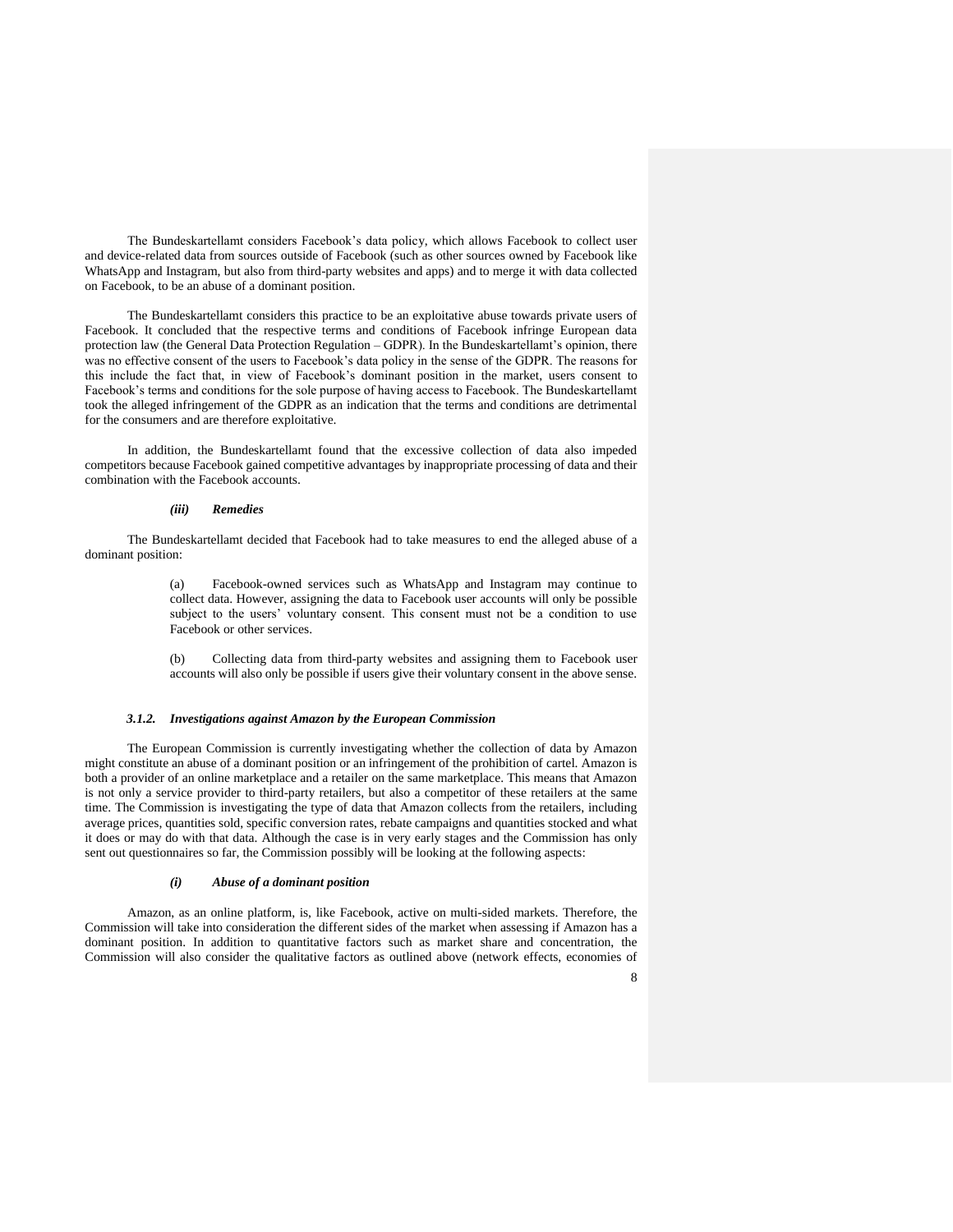scale due to the network effects, multi-homing, access to competitively relevant data, barriers to entry and competitive pressure by innovations.

As in the Facebook case, the collection of data from retailers, including customer data, can constitute an exploitative abuse of a dominant position. In addition, the European Commission might also investigate exclusionary abuses. It might allege that Amazon uses the data collected to benefit its own retail sales to the detriment of other retailers using the platform. The Commission might investigate if Amazon impedes customers from finding better or cheaper products offered on Amazon. It might also investigate if Amazon uses the data collected to adjust its own products or the products it sells in quality, features and/or prices to gain competitive advantages. Such a practice might be considered leveraging, meaning the (ab)use of a dominant position on an upstream market for e-commerce marketplace services to improve the position on the downstream retail markets and ultimately to force competitors out of the market.

#### *(ii) Prohibition of cartels*

The European Commission might also investigate an infringement of the prohibition of cartels. In European law, an exchange of competitively sensitive information between competitors is generally prohibited. Competitively sensitive information is information that enables an undertaking to adjust its own business behavior to the behavior of competitors. Amazon, as a retailer, is also a competitor of the retailers using Amazon as a marketplace. Therefore, the exchange of competitively sensitive information between these retailers and Amazon might infringe the prohibition of cartels. Even if the exchange of information was necessary for Amazon to operate the marketplace, the European Commission might ask Amazon to effectively ring-fence the operation of its marketplace from its retail activities.

#### *(iii) Possible remedies*

If the Commission will draw the conclusion that Amazon either abuses a dominant market position or infringes the prohibition of cartels, a conceivable remedy might be a ring-fencing between the Amazon unit operating the marketplace and the Amazon unit in charge of retail. Both units would have to be held separate from one another. In particular, the Amazon unit in charge of the marketplace would not be allowed to exchange any competitively sensitive information with the Amazon retail unit.

#### **3.2. Consequences for franchise systems**

## *3.2.1. Facebook decision*

While the Bundeskartellamt's decision in the Facebook case is limited to private users of Facebook residing in Germany, it is conceivable that other competition authorities worldwide will follow the Bundeskartellamt's approach. Therefore, some general conclusions can be drawn from the Bundeskartellamt's case for franchisors and franchisees:

(a) First of all, the Facebook case concerns unilateral behavior. For unilateral behavior to infringe competition law, the acting company needs to have a dominant (or, in German law, at least a strong) market position. Therefore, franchisors or franchisees can only be subject to the requirements of the Facebook case if they have a dominant (or strong) market position in at least one of the markets on which they are active.

(b) If a franchisor or franchisee has a dominant market position, the following consequences can be drawn from the Facebook case: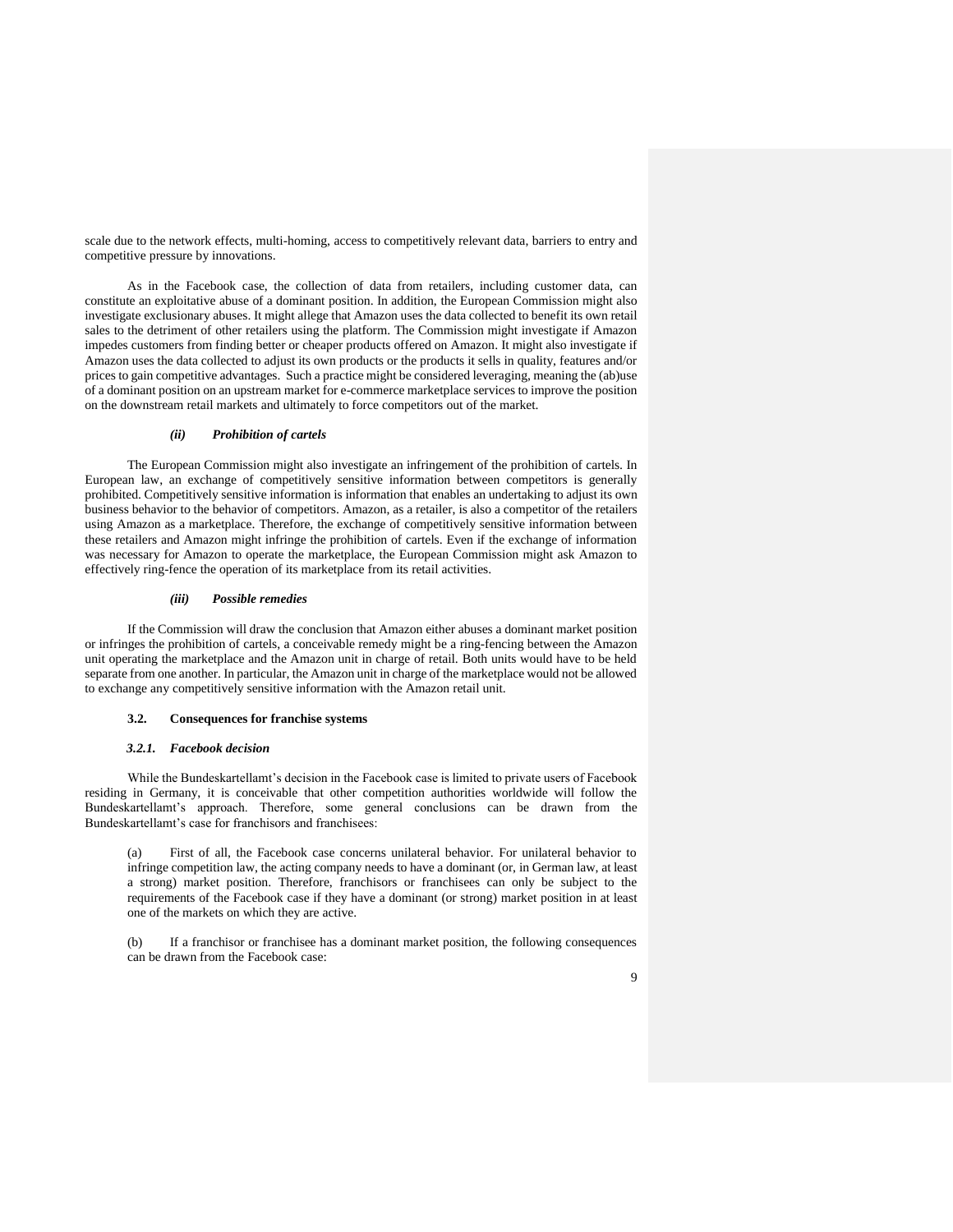Infringements of laws other than competition law that protect consumers from the dominance of the business partner can constitute an abuse of a dominant position. This applies to data protection law as in the Facebook case. Yet the Bundeskartellamt, referencing the German Supreme Court, stressed in its decision that an infringement of, for example, the law on general terms and conditions can also constitute an abusive behavior.

- A private user's consent to the (excessive) collection and use of data can be invalid if it is a condition for using the service of the dominant company. It can constitute an infringement of data protection law and, as a consequence, an abuse of a dominant market position. This can be the case if (i) the company has a dominant market position and (ii) asks the users for excessive data that is not indispensable for its business model (as in the combination of data from different sources).

These types of decisions become more concerning for franchisors and franchisees, depending on how narrowly the market and market share is defined. For example, if the market is defined locally or regionally, or if the market is defined to include only those business or services offering substantially the product or service on a branded basis, this can have a material effect for determining market dominance. Obviously, the more narrow the market is defined the greater the risk is to the franchisor that he will be viewed as dominant as a result of its own success in market penetration.

### *3.2.2. Investigations against Amazon*

The investigations of the European Commission against Amazon could have consequences for franchise systems in cases where the franchisor is in direct competition with the franchisee. This is , for example, the case if the franchisor grants franchises and also operates a company-owned business in the same market that competes with the franchised location, if data is collected and used in an anti-competitive manner to benefit the company operated business verses the franchised business.

In this example, an exchange of competitively sensitive information regarding the markets in which the franchisor and franchisee are competitors, can amount to an infringement of the prohibition of cartels. Such an exchange of information can, for example, take place via an internet platform as in the Amazon case. Even if the exchange of information is necessary for the organization of the franchise system, competition authorities might ask the franchisor to ring-fence the unit in charge of the franchise system from the unit that operates its own downstream business. Ring-fencing and holding separate of the franchise unit and the downstream business unit might generally be a solution to avoid competition law concerns but this may not be a practicable solution in all circumstances. It is difficult to imagine how such a solution might be implemented in most franchise systems where both the franchisees and the company-operated units rely on the same systems and platforms, and share information.

If the franchisor has a dominant market position, for example towards its franchisees, the collection of competitively sensitive information can also constitute an abuse of such a dominant position if franchisees feel pressured to share such data. As explained above, the collection of data might be an exploitative abuse. It could possibly depending on the circumstances also be an exclusionary abuse if a dominant franchisor uses the data to favor its own downstream business to the detriment of the business of its franchisees. In particular, this might be the case if a dominant franchisor operates a website offering both its own and its franchisees' services to the customers.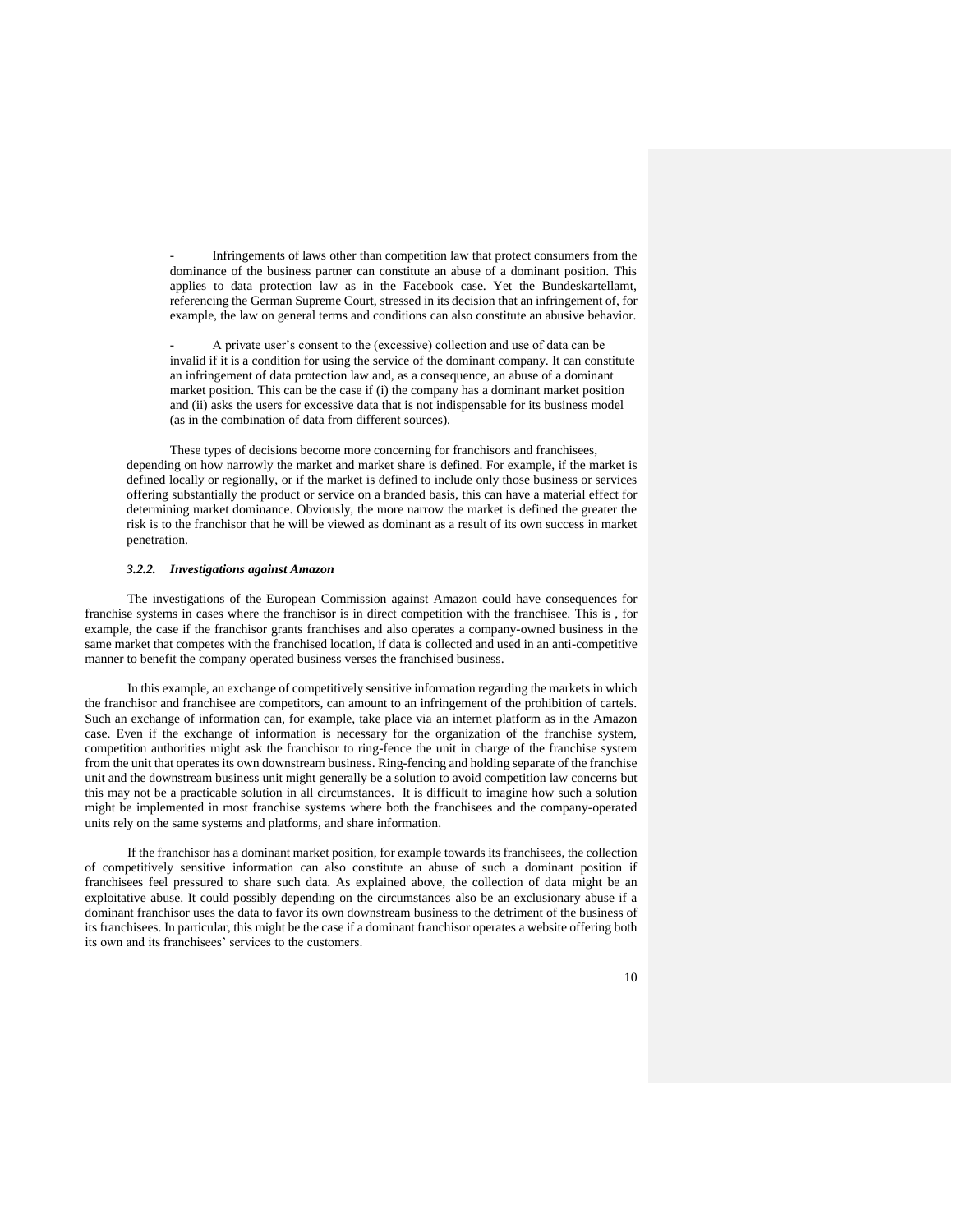#### **3.3. Future developments**

In the EU, the VBER provides the competition law framework for vertical business relations and, in particular, for distribution and franchise systems. The VBER and the corresponding Vertical Guidelines are currently under revision because the VBER will expire on May 31, 2022 and it seems likely that a new VBER will become effective.

Based on the results of its e-commerce sector inquiry, the European Commission is currently conducting a consultation process with interested stakeholders on the revision of the VBER. The Commission has mentioned in its Evaluation Roadmap that the role of internet platforms might be taken into consideration in the revision of the VBER. In its final report on the e-commerce sector inquiry, the Commission mentions the exchange of sensitive data on the internet as a main concern. It is an open issue as to whether there will be specific rules on internet marketplaces and data exchange in the new VBER. An expert report prepared for the European Commission that was recently published sheds some light on the direction the Commission is heading. The report indicates that novel theories of harm regarding the conduct of dominant market players in the context of strong network effects need more research. It highlights that, for internet platforms, the concept of market power needs to shift from merely being a measurement of market shares to encompass the consideration of network effects. Interestingly, the experts suggest that for platforms with double roles as operators and retailers, these platforms should bear the burden of proving that self-preferencing has no long-run exclusionary effects on product markets. They also suggest structural remedies for such platforms, namely legal unbundling, operational unbundling, informational unbundling or even ownership unbundling. As a less vigorous remedy, the Commission could, however, prescribe setting up ring-fencing mechanisms as explained above. Without further guidance involving true franchisor and franchisee relationships, insofar as these could even qualify as internet platforms that have both the role of operator and retailer, however, it is still uncertain how any of those structural remedies would work without materially affecting the operations of the typical franchise business.

In the same manner, the German legislator is currently amending the German competition law to fit it to the digital economy. One topic being discussed is the introduction of a new concept of market power of so-called intermediaries that particularly aims at internet marketplaces and social networks.

### **4. Third party platforms: Can brands legally restrict the use of internet platforms or social media by the franchisees?**

### **4.1. Summary**

 $\overline{a}$ 

If and under which conditions producers can restrict the use of third-party online marketplaces and social media by their distributors, is one of the most discussed questions in European competition law. The European Court of Justice ("**ECJ**") recently gave guidance on this question in its Coty judgement.<sup>3</sup> It made clear that prohibitions to use third-party marketplaces in a selective distribution system are not generally prohibited by competition law. However, the scope of the judgement is unclear. Currently, it is being heavily discussed whether the judgement only applies to so-called luxury goods, or also to other goods if the characteristics of the respective goods necessitate such prohibitions (see below 3.2.).

The Coty judgment and its interpretation are also significant for the question whether franchisors can legally restrict the use of internet platforms or social media by the franchisees. While the Pronuptia

<sup>3</sup> Case C-230/16, Coty Germany GmbH v. Parfümerie Akzente GmbH, ECJ (2017).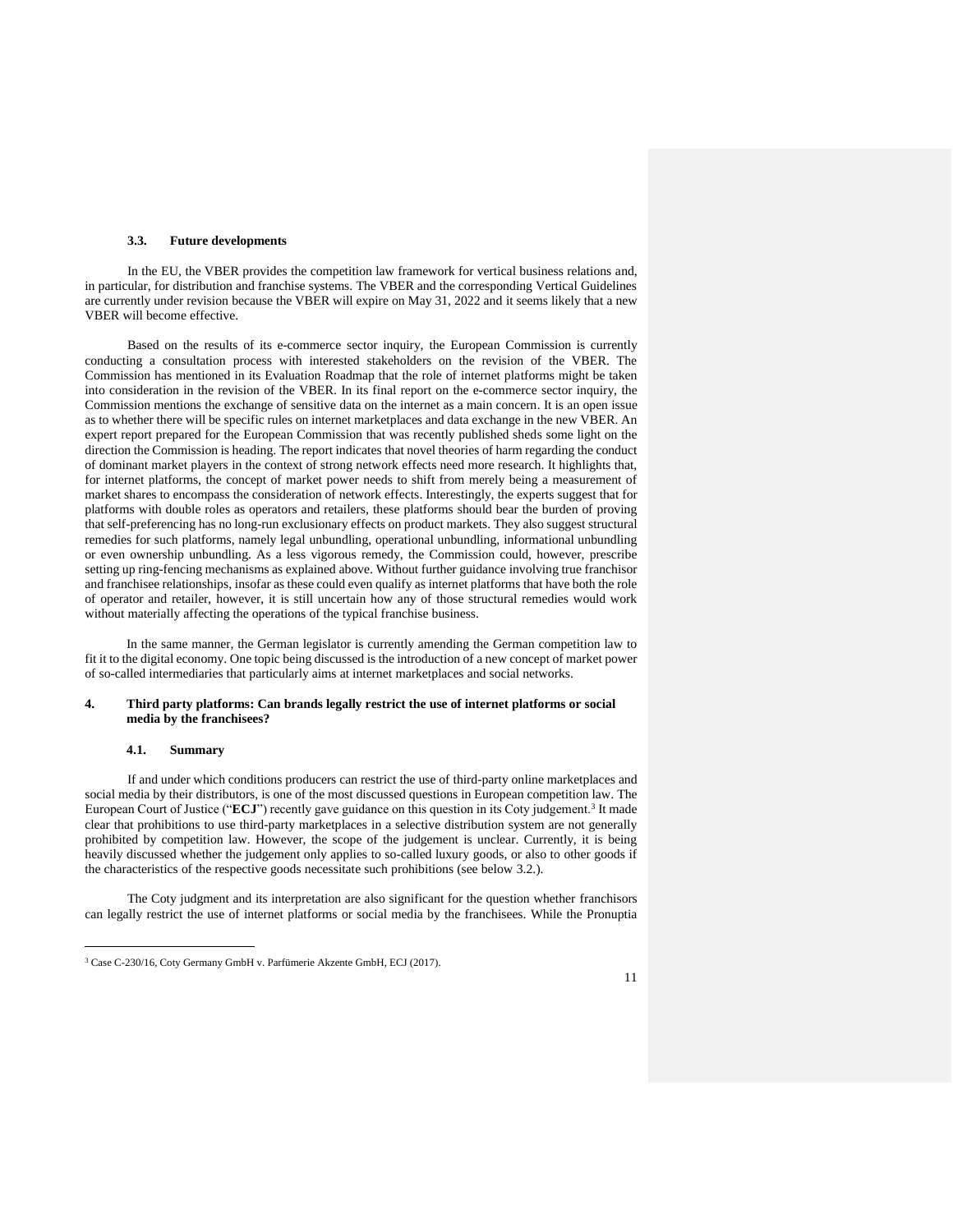judgment of the ECJ<sup>4</sup> has already provided guidance for distribution<sup>5</sup> and arguably for service franchises, <sup>6</sup> the Coty judgment is of major importance for product franchises<sup>7</sup> (see below 3.3.).

The European Commission might clarify the interpretation of the Coty judgment in the revision of the VBER and of the Vertical Guidelines, in particular to counter demands for a different interpretation of the EU competition rules in different Member States (see below 3.4.).

### **4.2. European case law and theory of harm**

While the German Bundeskartellamt has usually considered third-party platform<sup>8</sup> bans as hardcore restrictions of competition,<sup>9</sup> the ECJ took a different approach in its Coty judgment.<sup>10</sup>

The ECJ concluded that third-party marketplace bans can be compliant with competition law, if they fulfill the criteria for the competition law compliance of selective distribution systems (the so-called Metro criteria<sup>11</sup>). Applying these criteria, a selective distribution system is compliant with European competition law,<sup>12</sup> if:

- resellers are chosen based on objective criteria of a qualitative nature;
- these criteria are uniformly laid down for all potential resellers and are applied in a nondiscriminatory fashion;
- the characteristics of the product in question necessitate a selective distribution system in order to preserve its quality and to ensure its proper use;
- and the criteria laid down do not go beyond what is necessary.

The Coty case concerned third-party platform bans for luxury perfume products. The Court stated that the quality of luxury goods does not only result from their material characteristics, but also from the aura of luxury resulting from the allure and prestigious image of such products.<sup>13</sup> The prohibition against selling these products on non-authorized third-party platforms<sup>14</sup> is appropriate and does not go beyond what is necessary to achieve the objective of preserving the luxury image of the products in question. First, such prohibitions provide the supplier with a guarantee that the luxury goods will be exclusively associated with the authorized distributors. Second, it enables the supplier of luxury goods to check that the goods will be

j

<sup>4</sup> Case 161/84, Pronuptia de Paris GmbH v. Pronuptia de Paris Irmgard Schillgallis, ECJ (1986).

<sup>5</sup> Case 161/84, Pronuptia de Paris GmbH v. Pronuptia de Paris Irmgard Schillgallis at para. 13, ECJ (1986).

<sup>6</sup> Case 161/84, Pronuptia de Paris GmbH v. Pronuptia de Paris Irmgard Schillgallis at para. 13, ECJ (1986).

<sup>7</sup> Case 161/84, Pronuptia de Paris GmbH v. Pronuptia de Paris Irmgard Schillgallis at para. 13, ECJ (1986).

<sup>&</sup>lt;sup>8</sup> In line with the Coty Case, our following analysis is based on third-party platforms that are discernible for consumers.

<sup>9</sup> Bundeskartellamt [Federal Cartel Office], Aug. 26, 2015, B2-98/11("Asics") at para. 252 (2015).

<sup>10</sup> Case C-230/16, Coty Germany GmbH v. Parfümerie Akzente GmbH, ECJ (2017).

<sup>11</sup> Case 26-76, Metro SB-Großmärkte GmbH & Co. KG v. Commission of the European Communities, ECJ (1977).

<sup>&</sup>lt;sup>12</sup> Note, that selective distribution systems can also be exempted if they do not meet these criteria, but other conditions of the

Commission Vertical Block Exemption Regulation are fulfilled, that is, particularly if the threshold of 30 % market share is not exceeded.

<sup>13</sup> Case C-230/16, Coty Germany GmbH v. Parfümerie Akzente GmbH at para. 51, ECJ (2017).

<sup>&</sup>lt;sup>14</sup> In Coty however, the Court only had to decide on the effects of platforms that were discernible to others as third-party platforms. An application of the Court's findings thus requires the existence of such a platform.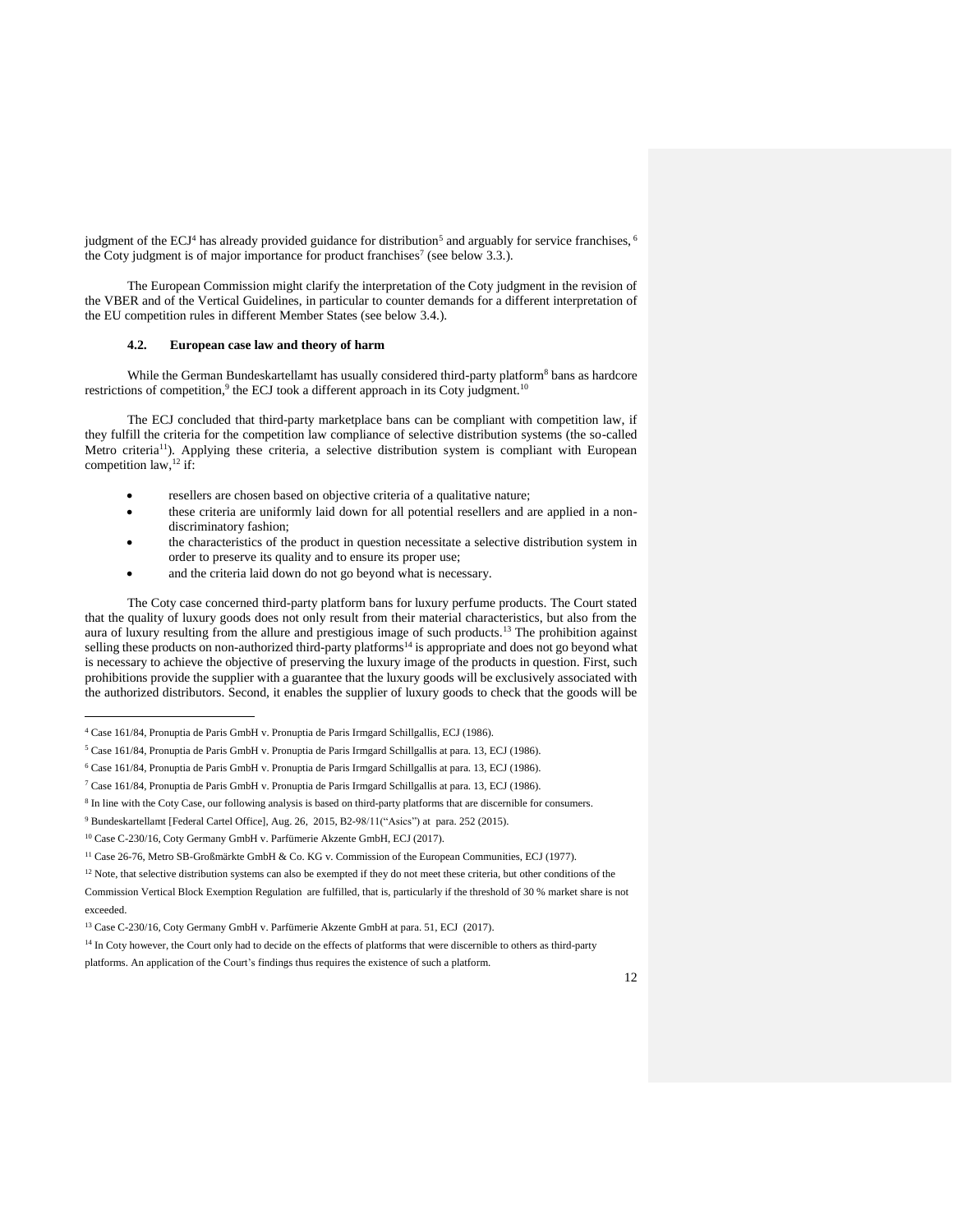sold online in an environment that corresponds to the qualitative conditions that it has agreed to with its authorized distributors. The online sales of luxury goods via platforms that do not belong to the selective distribution system involve the risk of deterioration of the online presentation of those goods, which is likely to harm the luxury image and thus their very character. Third, online marketplaces constitute a sales channel for goods of all kinds. Therefore, the fact that luxury goods are not sold via such platforms (but only in authorized online shops) contributes to the luxury image among consumers.<sup>15</sup>

In addition, the ECJ held that platform bans do not constitute hardcore restrictions of competition in the sense of the VBER. They are not a restriction of passive sales to a certain group of customers.<sup>16</sup>

Customers who buy products on third-party platforms are not a distinguished group of customers within the group of online purchasers.<sup>17</sup> Furthermore, the third-party platform bans do not constitute a restriction of members of a selective distribution system to passively sell the products to end-users.<sup>18</sup> This is at least the case if authorized distributors are able (under certain conditions) to advertise on the internet on third-party platforms and to use online search engines with the result that customers are usually able to find the online offer by using such engines.<sup>19</sup>

However, the exact interpretation of this judgment is still subject to various discussions. First, it is unclear as to whether the judgment only applies to luxury goods or also to other products that necessitate a selective distribution system to preserve their quality and ensure their proper use.<sup>20</sup> Since the Court explicitly applied the Metro criteria in the Coty case, the arguments for the latter interpretation, *i.e.* no limitation of the judgment to luxury goods, prevail in our opinion. It is likely that there are high quality products other than luxury goods that require platform bans to preserve their quality and reputation and to ensure their proper use.

Second, some infer from the Court's judgment the conclusion that, while third-party marketplace prohibitions can be admissible, the combination of third-party marketplace prohibitions with additional restrictions of online sales might amount to an inadmissible "prohibition to be found on the internet".

There are statements that, in Germany, a prohibition of the use of third-party marketplaces as such (without further restrictions of online sales) might amount to an inadmissible "prohibition to be found on the internet". The reason is the importance of third-party marketplaces in Germany. In its e-commerce sector inquiry, the European Commission found that 62% of the German retailers questioned in the sector inquiry used online marketplaces, whereas, for example, only 4% of the retailers in Belgium did so.<sup>21</sup>

Yet there are very strong arguments against this approach. Classifying prohibitions to use thirdparty marketplaces as hardcore restrictions in one EU Member State, but not in the other, would endanger the unity of the legal system in the EU and might even be detrimental to the internal market.

j

<sup>15</sup> Case C-230/16, Coty Germany GmbH v. Parfümerie Akzente GmbH at para. 50, ECJ (2017).

<sup>16</sup> Commission Regulation 330/2010 Article 4c (Vertical Block Exemption Regulation).

<sup>17</sup> Case C-230/16, Coty Germany GmbH v. Parfümerie Akzente GmbH at 53, ECJ (2017).

<sup>18</sup> Commission Regulation 330/2010 Article 4c (Vertical Block Exemption Regulation).

<sup>19</sup> Case C-230/16, Coty Germany GmbH v. Parfümerie Akzente GmbH at 67, ECJ (2017).

<sup>20</sup> See i.e. Pautke/Schultze, WuW 2019, 2, at p. 9.

<sup>21</sup> European Commission, *Final report on the E-commerce Sector Inquiry*, page 11, *available at* [http://ec.europa.eu/competition/antitrust/sector\\_inquiry\\_final\\_report\\_en.pdf.](http://ec.europa.eu/competition/antitrust/sector_inquiry_final_report_en.pdf)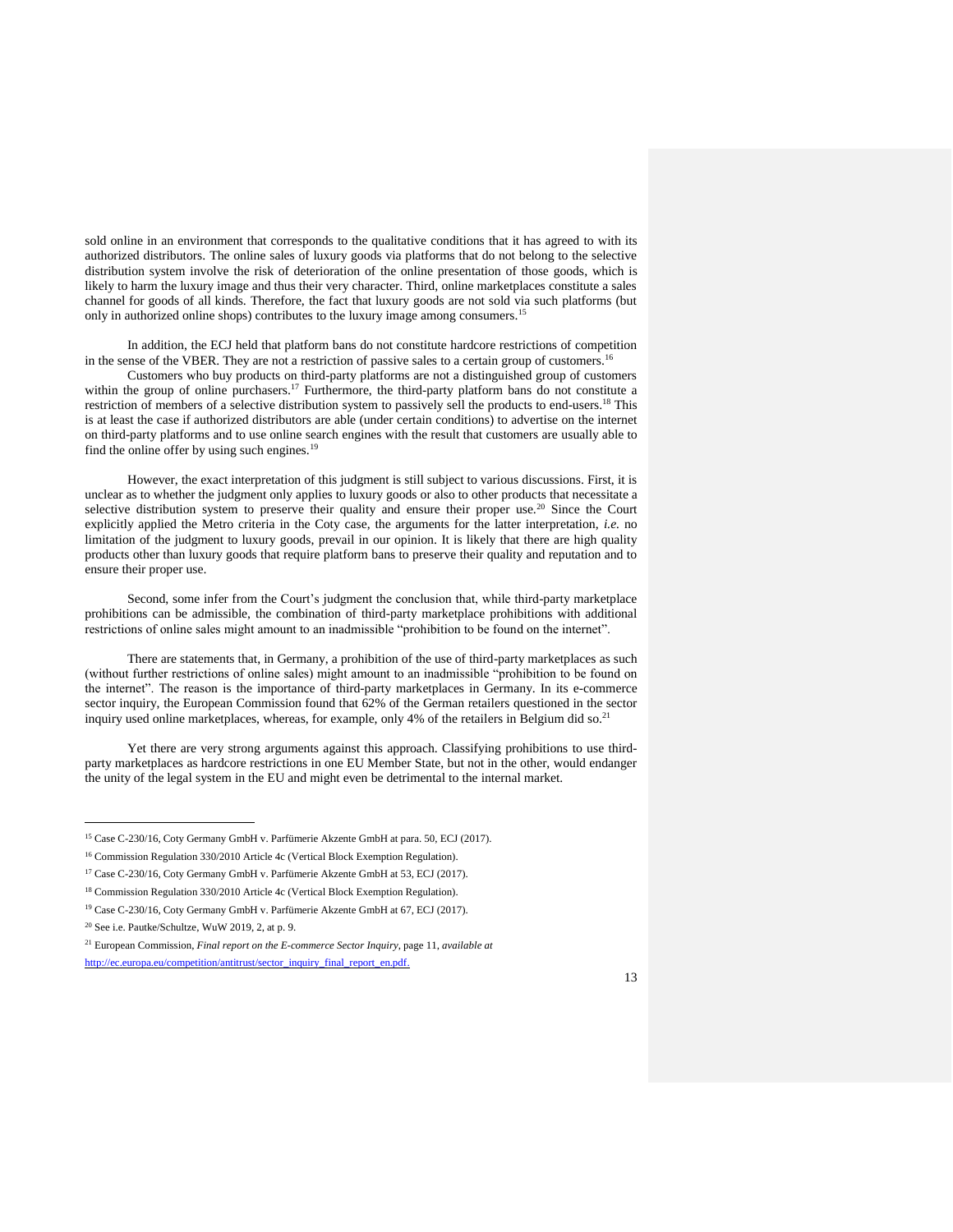#### **4.3. Consequences for franchise systems**

The Coty judgment and its interpretation are also important for the question whether franchisors can prohibit the use of third-party marketplaces or social media by their franchisees.

Regarding service and distribution franchises (as for example hotels, restaurants, etc.), there are good arguments that such restrictions are compliant with European competition law anyway and independent of the current Coty discussion, at least if they do not amount to a "prohibition to be found on the internet".

In 1986, the ECJ already decided that, in the case of distribution franchises (that should apply to service franchises accordingly), the franchisor must be able to take the measures necessary for maintaining the identity and reputation of the franchise system bearing its business name or symbol. Thus, provisions which establish the means of control necessary for that purpose do not constitute restrictions of competition.<sup>22</sup>

In its 1986 judgment, the Court made clear that the franchisor can ask the franchisee to sell only from premises laid out and decorated according to the franchisor's instructions. The same applies to the location of the shop, the choice of which is also likely to affect the franchise system's reputation.<sup>23</sup> In our opinion, this reasoning can be applied to online marketplaces accordingly as the virtual "premises of sales". Therefore, we think that the Coty criteria do not necessarily have to be fulfilled, if a franchisor prohibits the use of third-party platforms in a distribution or service franchise.

We believe this also applies to restrictions of online advertising (e.g. via social media). The Court stated in its Pronuptia judgement that a provision requiring the franchisee to obtain the franchisor's approval for all advertising is also essential to the maintenance of the network's identity, if that provision only concerns the nature of advertising. In this case, the provision does not restrict competition. Consequently, the franchisor must be allowed to also prohibit the franchisee from certain forms of online advertising.

However, if the franchisor imposes provisions that amount to a "prohibition to be found on the internet" on the franchisees, this might exceed the permissible scope and constitute hardcore restrictions of competition.

The Pronuptia case law only applies to distribution franchises. <sup>24</sup> However, there are good arguments that it applies to service franchises. Service franchises (such as hotel and restaurant franchises) and distribution franchises are very similar in the setting-up of a distribution network under the business name and symbol of the franchisor.

The situation is, however, different with product franchises. The interests of the product franchisor regarding the reputation of its brand can be compared to the interests of brand owners that produce under this brand. Both the franchisor and the producer are interested in keeping up the image and the reputation of the brand and of the branded product. This image should not be damaged by distribution channels that neither represent nor ensure high quality. Therefore, there are good arguments to apply the Coty criteria to product franchising.

 $\overline{a}$ 

<sup>22</sup> Case 161/84, Pronuptia de Paris GmbH v. Pronuptia de Paris Irmgard Schillgallis at para. 17, ECJ (1986).

<sup>23</sup> Case 161/84, Pronuptia de Paris GmbH v. Pronuptia de Paris Irmgard Schillgallis at para. 19, ECJ (1986).

<sup>24</sup> Case 161/84, Pronuptia de Paris GmbH v. Pronuptia de Paris Irmgard Schillgallis at para. 13, ECJ (1986).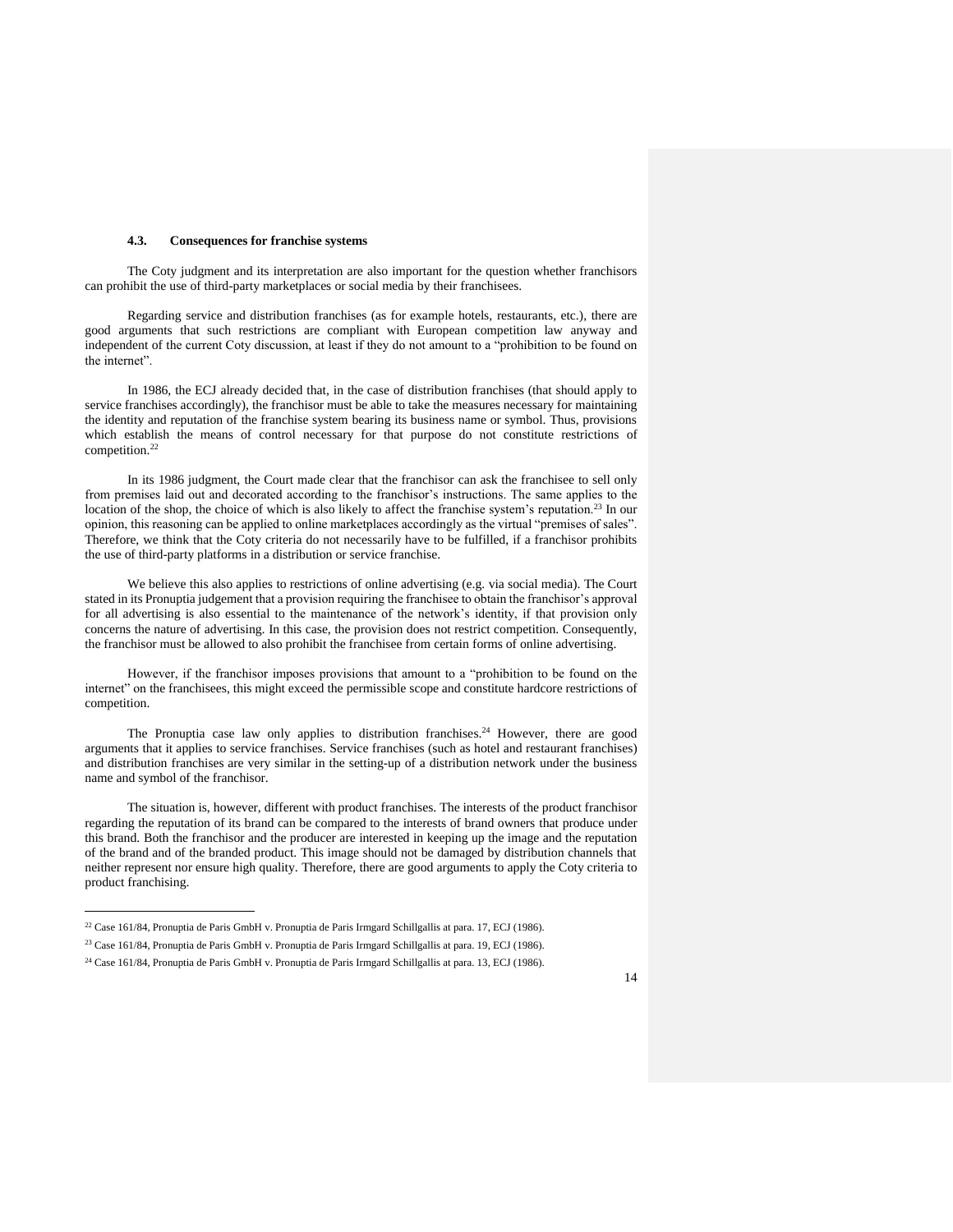#### **4.4. Future developments**

As explained above, the interpretation of the Coty judgment is still subject to various discussions. There are even ideas for differentiating the competition law classification of third-party marketplace bans depending on the Member States where they are applied. Such tendencies are a risk to the unity of the legal system in Europe and to the internal market. The Commission will hopefully take the chance to clarify its approach to third-party platform bans in the future VBER that is likely to become effective on June 1, 2022.

### **5. Best Price Clauses (also referred to as pricing parity clauses) - What are best price clauses and what is the impact of these clauses on franchise chains?**

#### **5.1. Summary**

 $\overline{a}$ 

Best price clauses are traditionally evaluated based on their breadth and competitive effect. Most of the case law has focused on wide and narrow best price clauses related to third-party platforms.

Wide best price clauses obligate a seller on a platform to always offer the lowest prices for customers on this platform. This implies that the respective seller is neither allowed to offer lower prices on third-party platforms nor on its own website.<sup>25</sup>

A narrow best price clause, on the other hand, is one where a third-party platform prohibits the seller from selling the products for lower prices on its own websites than the third-party platform (while it is permitted to sell its products for lower prices on other third-party platforms).<sup>26</sup>

Third-party hotel reservation platforms that use best price clauses have been investigated by European competition authorities. While some authorities consider only wide best price clauses problematic, the German Bundeskartellamt has also prohibited narrow best price clauses by third-party hotel reservation platforms with market shares of more than 30% (see below 4.2).

Franchise systems in the hotel market, and also in other markets, may be subject to best price clauses by third-party internet platforms. Against this background, the different approaches of European competition authorities to best price clauses are relevant for franchisors and franchisees (see below 4.3).

From a competition perspective, these circumstances are distinguishable from brand companies that require, for purposes of their loyalty programs and as a condition of participating in the brand, that the franchisee offer prices that are not higher on the brand's website than it offers on other third-party platforms. The intent being that the consumer should be able to rely on purchasing on the brand's website that it will not pay more by purchasing on the brand's website than if it goes to a third-party platform. These branded rate guarantee programs in the hotel industry typically offer the consumer the right to be paid back the difference if the price at which the consumer books is higher on the branded website than the amount that a comparable room is booked at the same time on other third-party platforms. For purposes of brand integrity, it is important to the relationship of the brand and the consumer that the consumer can trust the

<sup>25</sup> Bundeskartellamt [Federal Cartel Office], Dec. 22, 2015, B 9-121/13, at para. 22 (2015) *available at* [https://www.bundeskartellamt.de/SharedDocs/Entscheidung/DE/Entscheidungen/Kartellverbot/2015/B9-121-](https://www.bundeskartellamt.de/SharedDocs/Entscheidung/DE/Entscheidungen/Kartellverbot/2015/B9-121-13.pdf?__blob=publicationFile&v=4) [13.pdf?\\_\\_blob=publicationFile&v=4.](https://www.bundeskartellamt.de/SharedDocs/Entscheidung/DE/Entscheidungen/Kartellverbot/2015/B9-121-13.pdf?__blob=publicationFile&v=4)

 $26$  Bundeskartellamt [Federal Cartel Office], Dec. 22, 2015, B 9-121/13 at para. 8 and 29 (2015).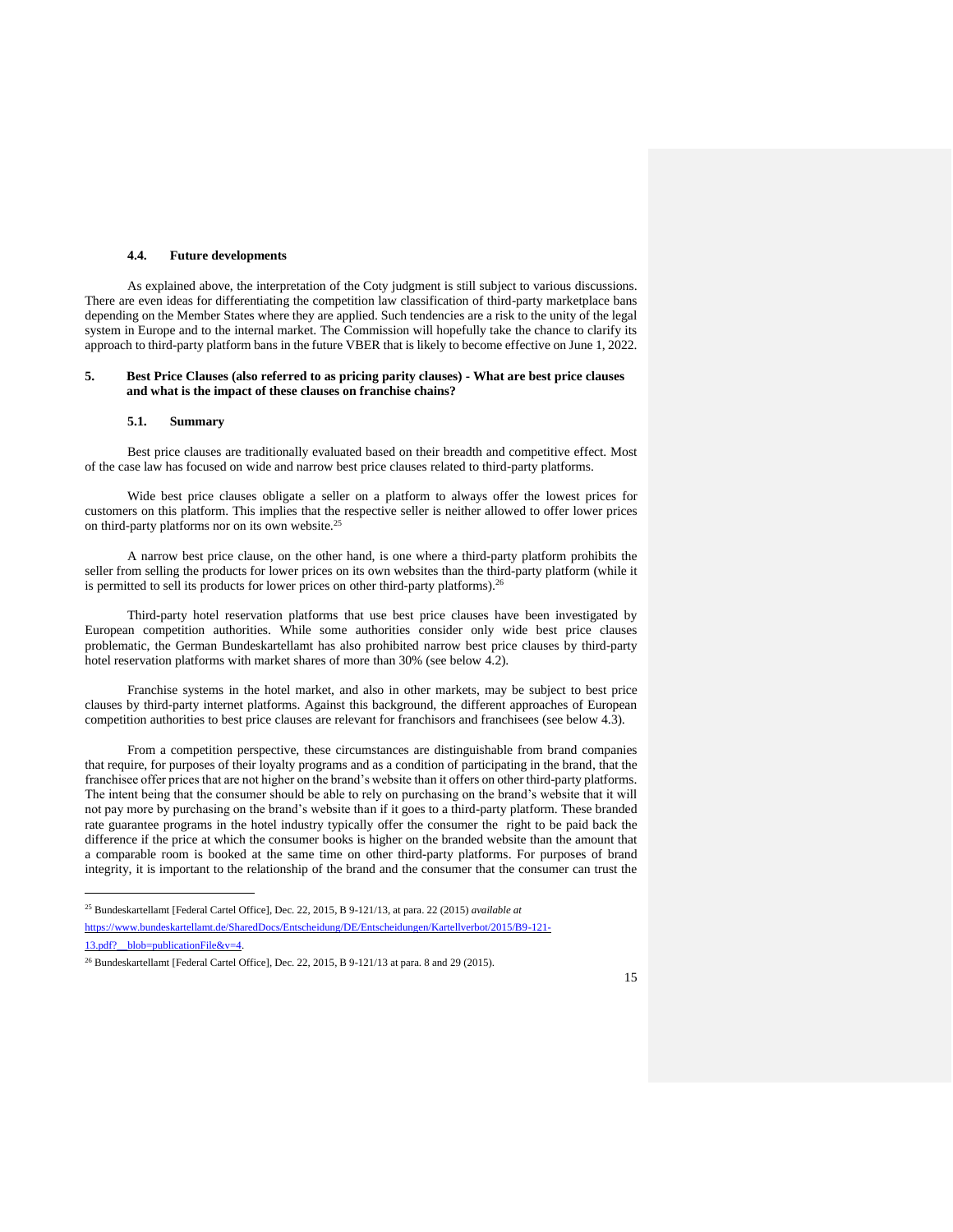pricing buying the product directly. These programs typically apply to both franchised and companyoperated hotels on an equivalent basis.

It seems possible that the European Commission will use the revision of the VBER and of the Vertical Guidelines to clarify the competition law classification of best price clauses to restore the unity of the interpretation of EU competition law (see below 4.4).

### **5.2. European case law and theory of harm**

There are different approaches by European competition authorities and legislators to deal with best price clauses.

In general, wide best price clauses are considered anti-competitive, at least if they are applied by a platform whose market share exceeds 30%.

Wide best price clauses can cause the following restrictions of competition (in the following, we use the examples of best price clauses on hotel reservation third-party platforms in order to illustrate the theories of harm):

First, best price clauses may restrict competition in the market of hotel reservation third-party platforms. Best price clauses prohibit hotels from offering lower prices on other platforms. If the other platform providers lower the commissions, hotels cannot pass on these cost savings in the form of lower prices to customers on these other platforms. This reduces the incentive for other platform providers to lower their commissions, because it does not make their platform more attractive to customers in the form of lower hotel prices.<sup>27</sup> Therefore, best price clauses can also lead to barriers to market entry. New providers of hotel reservation platforms would not be able to make their platform attractive for customers offering lower hotel prices to guests.<sup>28</sup>

Second, best price clauses can restrict competition in the markets for hotel rooms. The restrictive clauses of some of the third-party platforms prohibit hotels from offering rooms for cheaper prices either on their own websites or on other third-party platforms. In this regard, it must be considered that hotels must pay commission for third-party platforms. Not being able to offer cheaper prices on their own websites might therefore generally raise the price level on the market.<sup>29</sup>

The German Bundeskartellamt even considers narrow best price clauses restrictive of competition. It believes they can have similar effects as wide best price clauses. For the Bundeskartellamt, third-party platforms that prohibit hotels from offering cheaper prices on their own websites is deemed a restriction of competition. This might also impede them from offering cheaper prices on third-party platforms in the Bundeskartellamt's opinion.<sup>30</sup>

However, if the market shares of both the third-party platform and the hotel do not exceed 30%, one can argue that best price clauses are block-exempted from the prohibition of cartels by the VBER. The German OLG Düsseldorf decided that a hotel must be regarded as a supplier in the sense of the VBER and

 $\overline{a}$ 

 $^{27}$  Bundeskartellamt [Federal Cartel Office], Dec. 22, 2015, B 9-121/13 at para. 167 and 214 (2015).

<sup>28</sup> Bundeskartellamt [Federal Cartel Office], Dec. 22, 2015, B 9-121/13 at para. 167 (2015).

<sup>29</sup> Bundeskartellamt [Federal Cartel Office], Dec. 22, 2015, B 9-121/13 at para 10 (2015).

<sup>30</sup> Bundeskartellamt [Federal Cartel Office], Dec. 22, 2015, B 9-121/13 at para 192 (2015).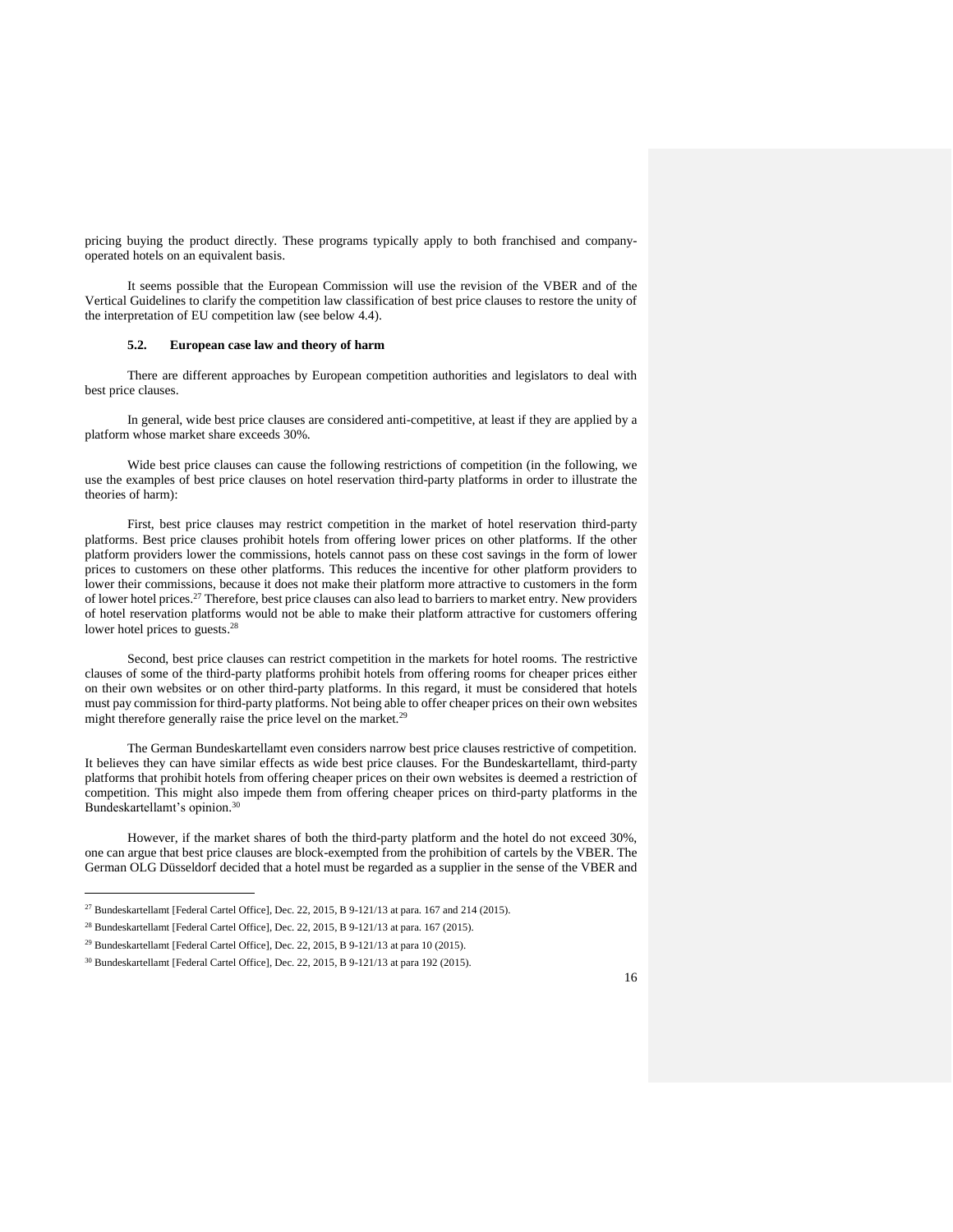that the platform is the buyer. The buyer, in the sense of the VBER, can also be an undertaking which sells goods or services on behalf of another undertaking, as in, the platform sells the rooms on behalf of the hotel. Since the VBER generally allows restrictions of the supplier, best price clauses are block-exempted from the prohibition of cartels in Article 101 TFEU if the market share threshold of 30% is not exceeded.<sup>31</sup>

On the contrary, if the market shares are exceeded, it is questionable if an individual exemption from the prohibition of cartels is possible. The Bundeskartellamt concluded,<sup>32</sup> which was then confirmed by the OLG Düsseldorf,<sup>33</sup> that there is no evidence of efficiencies that justify best price clauses in case of the Booking and HRS platforms. In particular, the Bundeskartellamt alleges that best price clauses are not indispensable for avoiding free rider problems. A free rider problem might arise if hotels use the hotel reservation platform only for advertising and offer cheaper prices on their own websites so that the customer will not make a reservation on the third-party platform. Consequently, the hotel would not have to pay a commission to the platform if the consumer booked direct. In the Bundeskartellamt's opinion, the parties can solve this free rider problem by using a different price mechanism that does not link the fees paid by the hotels for using the reservation platforms to only the successful sale of hotel bookings on this platform.

European competition authorities and legislators have chosen different approaches to deal with best price clauses. The Bundeskartellamt considers both wide and narrow best price clauses an infringement of the prohibition of cartels, if the conditions of the VBER are not fulfilled.<sup>3</sup>

The Italian, the Swedish and the Polish competition authorities, however, only prohibit wide best price clauses and not narrow best price clauses. The Austrian and the French legislators try to tackle the issue by means other than competition law, namely the Law on Unfair Trade Practices in Austria and Civil Contract Law in France. The Italian legislator lately passed a law similar to the Civil Contract Law solution in France.<sup>35</sup>

# **5.3. Consequences for franchise systems**

Franchise systems in the hotel sector (but also in other markets) that face best price clauses encounter the difficulty of different approaches and rules in Europe. Successful legal defense against best price clauses, required by third-party platforms, depends on (i) where the respective hotels are located (or where the respective services and goods are sold); (ii) the different relevant laws in the different Member States concerned; (iii) the different approaches of national competition authorities and courts; and (iv) the market shares of the parties. This leads to legal uncertainty in the EU and to the necessity of assessing the admissibility of best price clauses in every single case.

### **5.4. Future developments**

j

<sup>35</sup> Augenhofer/Schwarzkopf, Bestpreisklauseln im Spannungsfeld europäischen Kartellrechts und mitgliedstaatlicher Lösungen, NZKart 2017, 446, p. 447.



<sup>31</sup> Oberlandesgericht Düsseldorf [Higher Regional Court Düsseldorf], December 4, 2017, VI-U (Kart) 5/17, U (Kart) 5/17 at para. 34 (2017) (Expedia).

<sup>32</sup> Bundeskartellamt [Federal Cartel Office], Dec. 22, 2015, B 9-121/13 at para. 254 (2015).

<sup>33</sup> Oberlandesgericht Düsseldorf [Higher Regional Court Düsseldorf], May 4, 2016, VI-Kart 1/16 (V), starting in para. 101  $(2016)$ 

<sup>34</sup> Bundeskartellamt [Federal Cartel Office], Dec. 22, 2015, B 9-121/13 at para. 18 (2015).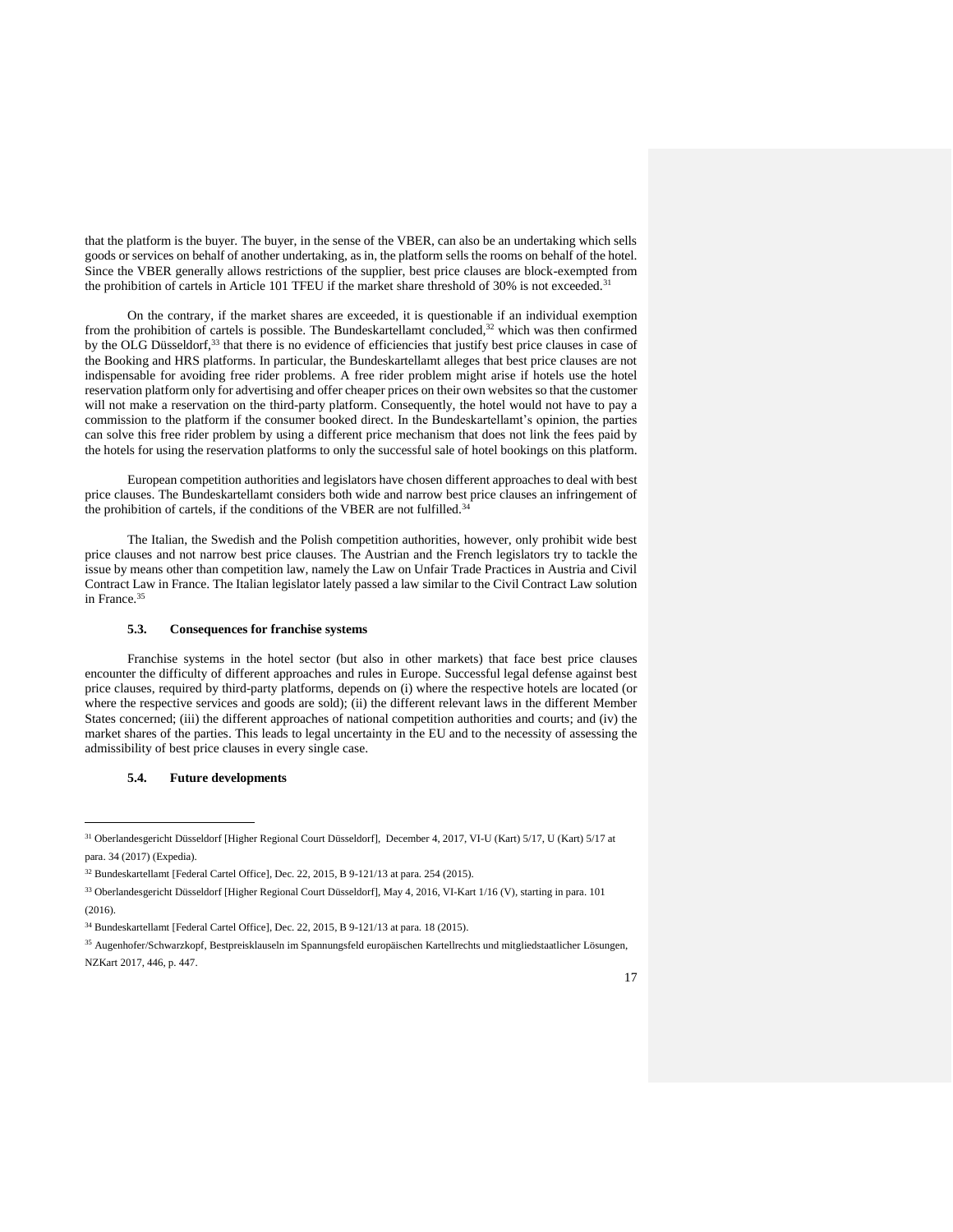The different national approaches to best price clauses in the European Union are detrimental to both the sellers and the platforms. They jeopardize the unity of the EU legal system and lead to legal uncertainty.

It may be beneficial if the European Commission uses the revision of the VBER and of the Vertical Guidelines to clarify how best price clauses are to be dealt with under European competition law by the different national authorities in order to create certainty in the

market. The expert report "Competition policy for the digital era" highlights that effects of best price clauses strongly depend on the particular effects of the market they are used on, suggesting a case-by-case analysis. Weak competition could justify the prohibition of wide and narrow best price clauses. In markets with vigorous competition however, it could only be justified to prohibit wide clauses.

#### **6. Influencers and social media**

Social media fundamentally changed the way consumers search, find and trust information sources.<sup>36</sup> Brands in the make-up, food and beverage, clothing, hotel, restaurant and virtually every sector now use social media in their strategy for brand development. These sophisticated brand strategies seek socalled 'influencers' and brand ambassadors to enhance the brand's image and the popularity to influence customer behavior. In these strategies, specific target audience groups are defined well in advance, and most brands work with multiple influencers to influence different target audiences. In light of these changes, there is a need to act against unwanted social media involving your brand by third parties, or by your own multi/mono brand retailers. In particular regarding the latter situation, it is helpful for both franchisors and franchisees to have in place social media guidelines, for example in selective distribution or a franchise network.

While there are EU rules on advertising, such as prohibiting misleading advertising and unfair trade practices, laws in the EU do not contain specific legislation on influencers and social media. Most of these rules are based on the principle that advertisements may not be misleading. This principle was raised recently when representatives of online platforms, leading social networks and the advertising industry agreed on a self-regulatory Code of Practice to address the spread of online disinformation. To give another example, there is Dutch law on advertising (Article 6:194 of the Dutch Civil Code) and unfair trade practices (Articles 6:193a until j of the Dutch Civil Code), which is largely an implementation of EU law. More recently, some specific national laws and/or practices on the permissibility of influencing have been implemented. In the Netherlands, the Advertising Code Committee has introduced a system of selfregulation, the Dutch Advertising Code, which contains a subcode applicable to influencing.

The Advertising Code Social Media<sup>37</sup> contains several rules on social media advertising. Often an advertiser (the brand) asks the distributor (the blogger or influencer) to present or mention its product or service in exchange for a financial compensation or other advantage. This is called influencer marketing. According to the Advertising Code Social Media, it must at least be clear that it concerns advertising. In case of a Relevant Relationship (Article 2 sub d of the Advertising Code Social Media), the advertisement must be recognizable, and the distributor must state the compensation received (Article 3 Advertising Code

 $\overline{a}$ 

<sup>36</sup> Evangelos Christou, *Social Media in Travel, Tourism and Hospitality*, 2-12 (2012).

<sup>37</sup> Dutch Advertising Code Social Media *available at* <https://www.reclamecode.nl/nrc/pagina.asp?paginaID=289%20&deel=2> (in Dutch).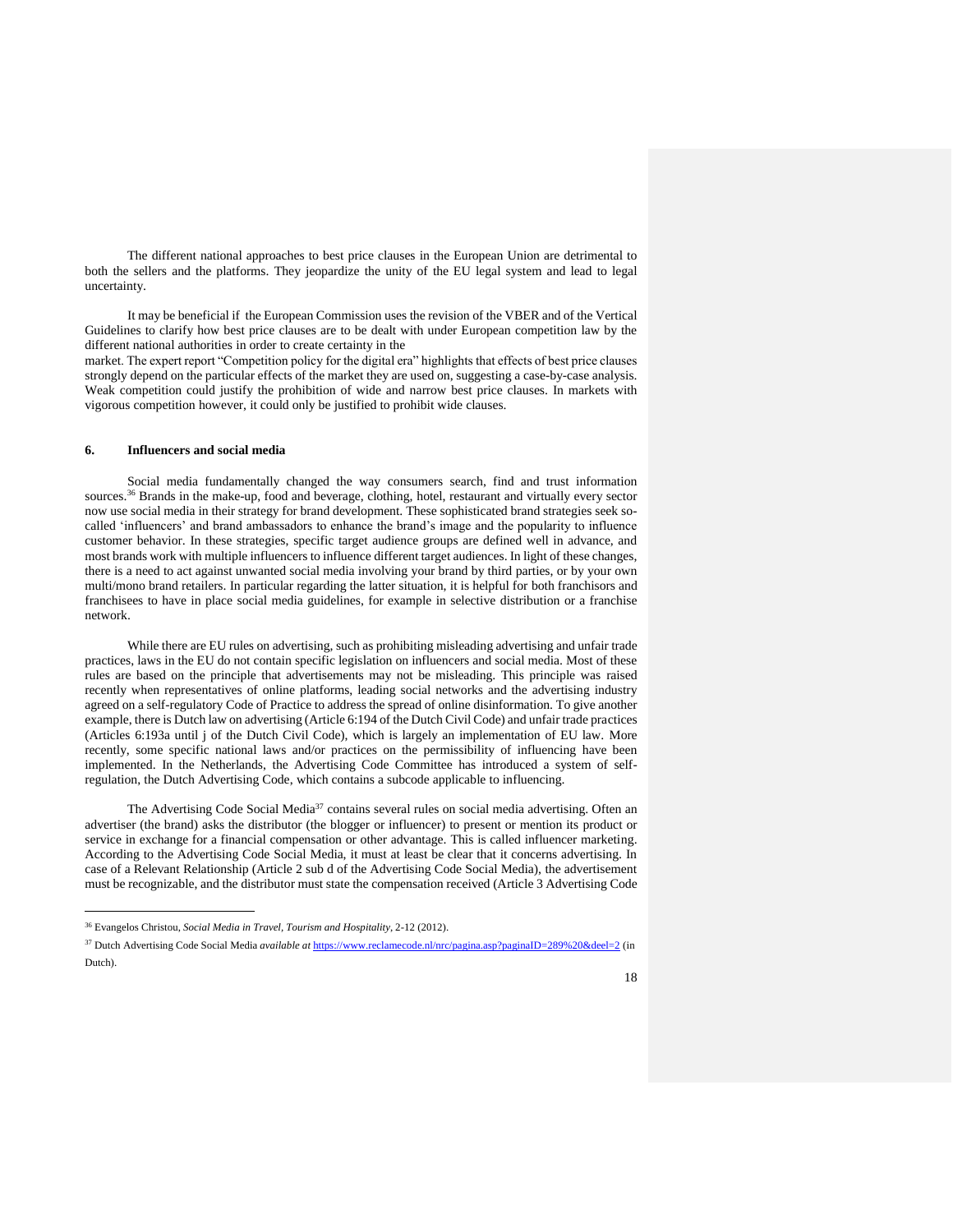Social Media). Sometimes it is unclear whether it concerns advertising for which the blogger or influencer got remunerated or whether a product or brand is visible coincidently. In the first case the influencer must explicitly mention this. Depending on the social medium, this can be done by using hashtags as #spon or #adv. or by literally saying that product X has been received from brand Y. Article 3 of the Advertising Code Social Media offers suggestions for clearly identifying the content and nature of the Relevant Relationship.

# **7. Recent and future developments in (digital) franchise**

Technology has influenced virtually every consumer sector. It affects how consumers choose their hotels, book flight tickets, make restaurants reservations and buy a cup of coffee, a car, make-up or a new pair of jeans. The growth of e-commerce is an opportunity for business development and affects how businesses manage their relationships with their consumers. The move to online platforms enable franchise systems to remain competitive but presents challenges regarding maintaining a system uniform, giving protected territories, and monitoring franchisee activity.

There are a number of specific do's and don'ts of e-commerce and omni-channel for brands and franchisors and franchisees.

A franchisor may have a concept of how its branded services and products should be perceived, but consumers now have ready access to actual ratings provided by other customers, putting increasing pressure on locations that underperform. Products and services are now more likely to be selected online – whether on a home computer or a mobile app – often eliminating the impact of a particular location, and channelling customers through reviews and competitive pricing. Customers are selecting businesses not because they just happened to drive by, but because they know in advance that they are likely to have a positive experience.

Given the above referenced changes, franchise concepts should pay more attention to digital initiatives, digital marketing, data protection, and security compliance and the role of third party platforms. In this regard, franchisors and franchisees should also pay attention to, cooperate and implement strategies regarding big data, use of algorithms, comparative advertising, dynamic pricing and ambient intelligence. To safeguard the uniformity and quality of the franchise concept, it is important that franchisors safeguard the franchisees' online presence to ensure that these shops offer the same consumer experience, and look and feel, as a franchisor's. Franchisors can create clear quality requirements for the websites of franchisees. To adapt franchise concepts to the growth of e-commerce, franchisors should come up with initiatives on connecting consumers' physical and digital worlds to create a seamless omni-channel customer experience, and to involve franchisees in a meaningful way in this process. To avoid conflicts about the revenues that will be earned through online sales and initiatives and seamless omni-channel customer experiences, franchisors and franchisees should make clear arrangements regarding these topics.

Conflicts may arise between franchisors and franchisees regarding "e-commerce". Franchisees sometimes have claimed a share of the earnings made online by the franchisor. In certain instances the franchisee can be qualified as a 'commercial agent' for the franchisor and can be paid a commission for this sale.<sup>38</sup> In order to regain control over brand image, reputation and pricing of products, some franchisors

j

**Commented [TCB1]:** Mark wil titel toch weer veranderen naar: "Impact on Franchise"

MKA – ja, verander dan maar weer terug

<sup>38</sup> Martine de Koning and Hester de Vries, *Wat is de Impact van de Algemene Verordening Gegevensbescherming van de EU op internationale franchiseovereenkomsten*, Contracteren, Jan. 2018 at 21.